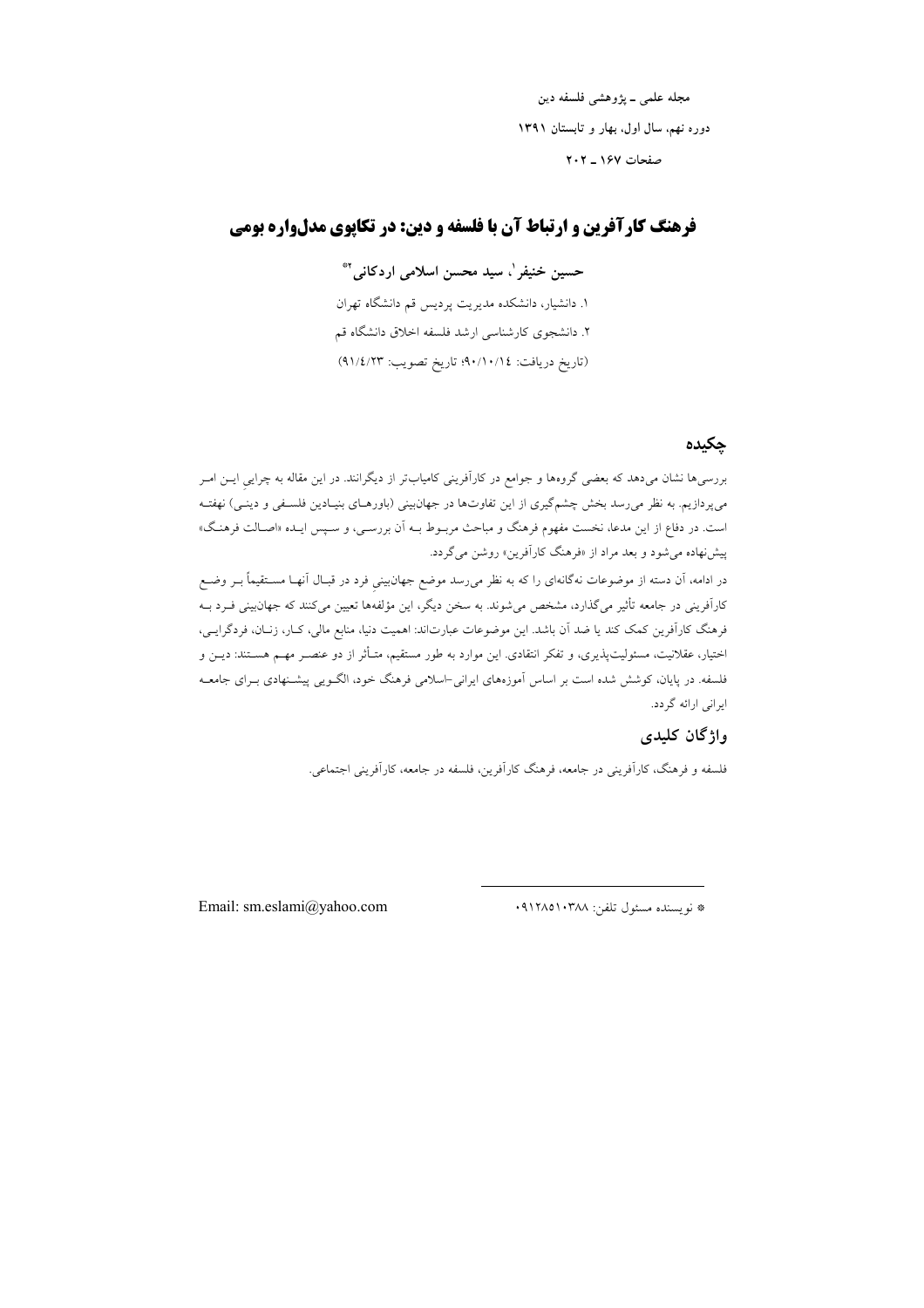مقدمه

بحث فرهنگ و کارآفرینی، از مباحث مهمی است که بدون توجه به آن ترویج و تعمیق فرهنگ کـاراَفريني ممكــن نخواهــد بــود. از يــکســو، کــاراَفريني از موضــوعات مهــم و تأثیر گذاری است که در کشورهای مختلف برای تحقق اهداف اقتصادی، اجتمــاعی و … از ظرفیت آن بهره بسیار می گیرند. (نیازی و کارکنان نصرآبادی، ۱۳۸٦: ص۱۸-۲۰). از سـوی دیگر، کشور ما، با توجه به اهداف بلندمدت خـود کــه در سـند چشــمانـداز بیســت سـاله توصيف شده است، به كارآفريني و مســائل مربــوط بــه أن توجــه ويـــۋەاي دارد. از ايـــن(و بايسته است كه ابعاد مختلف اين امر مورد توجه واقع شود.

مسئله مورد بحث در این مقاله، ریشه تفاوت میزان کارآفرینی در میان اقوام و گروههای مختلف است. تحلیل و تعلیل این امر، ما را به سـوی فهمـی درســتتـر از موضـوع، و در نتیجه برنامهریزی آگاهانه راه می نماید. پرسش مقاله حاضر این قـرار اسـت کـه چــه چیــز باعث می شود مردم برخی جوامع / اقوام گرایش بیشتری به کـارآفرینی داشـته باشـند؟ آیـا كارآفريني بسته حاضربه وضعيت اقتصادى يا منابع طبيعى جوامع است يـا اينكــه تفــاوتِ سطح کارآفرینی در جای دیگری ریشه دارد؟ طبق تحلیلی که در پی خواهد آمد، میتوان ریشه این امر را در باورهای بنیادین فرد دانست.

بحث و واکاوی در این موضوع، به طور آگاهانه و با تعابیر و مفـاهیم فعلـی،پیشـینهای حدود ٤ دهه دارد (Gerard George & Shaker A. Zahra, 2002)' نو يسندگان ايراني نيــز از این بحث غافل نبودهاند؛ برای مثال دکتر مهدی ابزری و علی سـفری در مقالـهای بــه زبــان انگلیسی، بــا عنــوان «نقــش فرهنـگ در پیشــرفت کــاراَفرینی (مطالعــه مــوردی: ایــران)»، `

١. در اینجا باید به این نکته اشاره کنم که ایده اصلی این مقاله، بـدون آگــاهی از ســابقه ایــن بحــث در زبــان انگلیسی در ذهن نگارنده آمد و تا پیش از شروع به جستوجو بـرای منـابع و شـواهد بیشـتر، از سـابقه آن آگــاه نبودم. باری، همچنان نحوه تحلیلی که در این جا ارائه میدهم، به طور کلبی متفاوت از دیگر منـابعی اسـت کـه بر رسی کر دم.

<sup>2.</sup> The Role of Culture on Entrepreneurship Development (Case study: Iran).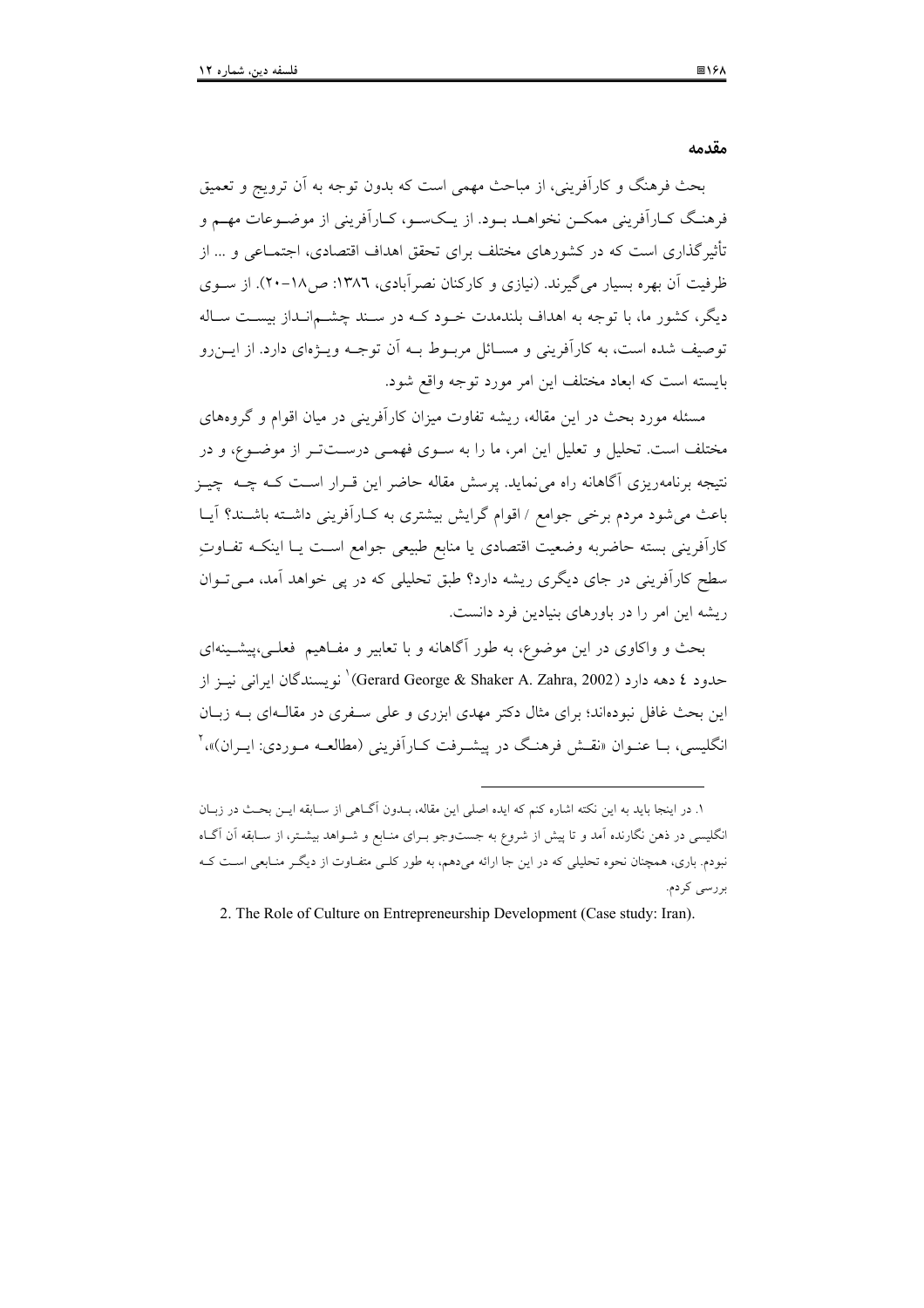کوشیدهاند رابطه فرهنگ و کارآفرینی را در ایران بررسی کنند (اباذریـان و جعفـری، بــدون تاریخ، منبع اینترنتی). در این مقاله نویسندگان بر مبنای آراء هافســتید' بــه بررســی جامعــه ایران پرداختهاند؛ بنابراین، هم آمارها از وضع فرهنگ ایـران از هافسـتید (و طبعـا قــدیمی) است و هم خودِ عناصر مهم فرهنگی و الگوی تحلیل فرهنگ از اوست. در مجمـوع ایــن مقاله با آنچه ما درباره اّن بحث خواهیم کـرد، قرابـت چنـدانی نـدارد. گرچــه، مطالـب اَن آموزنده است و برای آگاهی از پیشینه تحقیق مناسب به نظر مـی(سـد ( Abzari & Safari  $(1387, p.3-5)$ 

ما نخست به فرهنگ و تلقیهای مختلف از آن، و سیس به کـارآفرینی مـی پــردازیم. در ادامه نحوه تعامل این دو را بررسی کرده و الگوی خود را پیش می نهیم.

## الگوي اجمالي

سخن اصلی مقاله به این شرح است: (الف) کارآفرینی در سطح جامعه، تا حد بسیار زیادی به عناصر فرهنگی (در رأس آنها دین و فلسفه)، یعنی باورهای افراد آن جامعه، بستگی دارد که (ب) اگر به این عنصر توجه کافی نشود، نمی توان به فرهنگ کـارآفرین دسـت یافـت. اجمال مطلب این است که: ۱. اساساً مظاهر بیرونـی جامعــه، اعــم از اقتصــاد و سیاســت و غيره، همه نتيجةُ انتخابهاي (ارادههاي) انسانها هستند؛ ٢. انتخابهاي انسانها در بنياد و اساس خود متأثر از باورهای آنها است؛ ۳. فلسفه و دین به بنیادیترین باورهــای فــرد نظــر دارند؛ از این رو آنچه در جامعه نمود می یابد، در بـن و اسـاس خـود برآمـده از باورهـای بنيادي فرد (فلسفه و دين )است .

حال، باید به عناصری در فلسفه و دین توجه کرد که بیشـترین نقـش را در کـارآفرینی دارند. این کار، هم از حیث نظری مهم است، و هــم از حیـث عملــی (آمــوزش و تــرویج کارآفرینی). اگر بتوانیم این عناصر را با استفاده از منابع دینی و آموزههای عام فلسفه بیرون بکشیم، می توانیم به وضع کارآفرینی در سطح جامعــه کمــک شــایانی کنــیم. حســینپــور و رضایی (۱۳۸۹) در پایان مقاله خود با عنـوان «بررسـی نگـرش دانشــجویان کشــاورزی بــه

1. Hofstede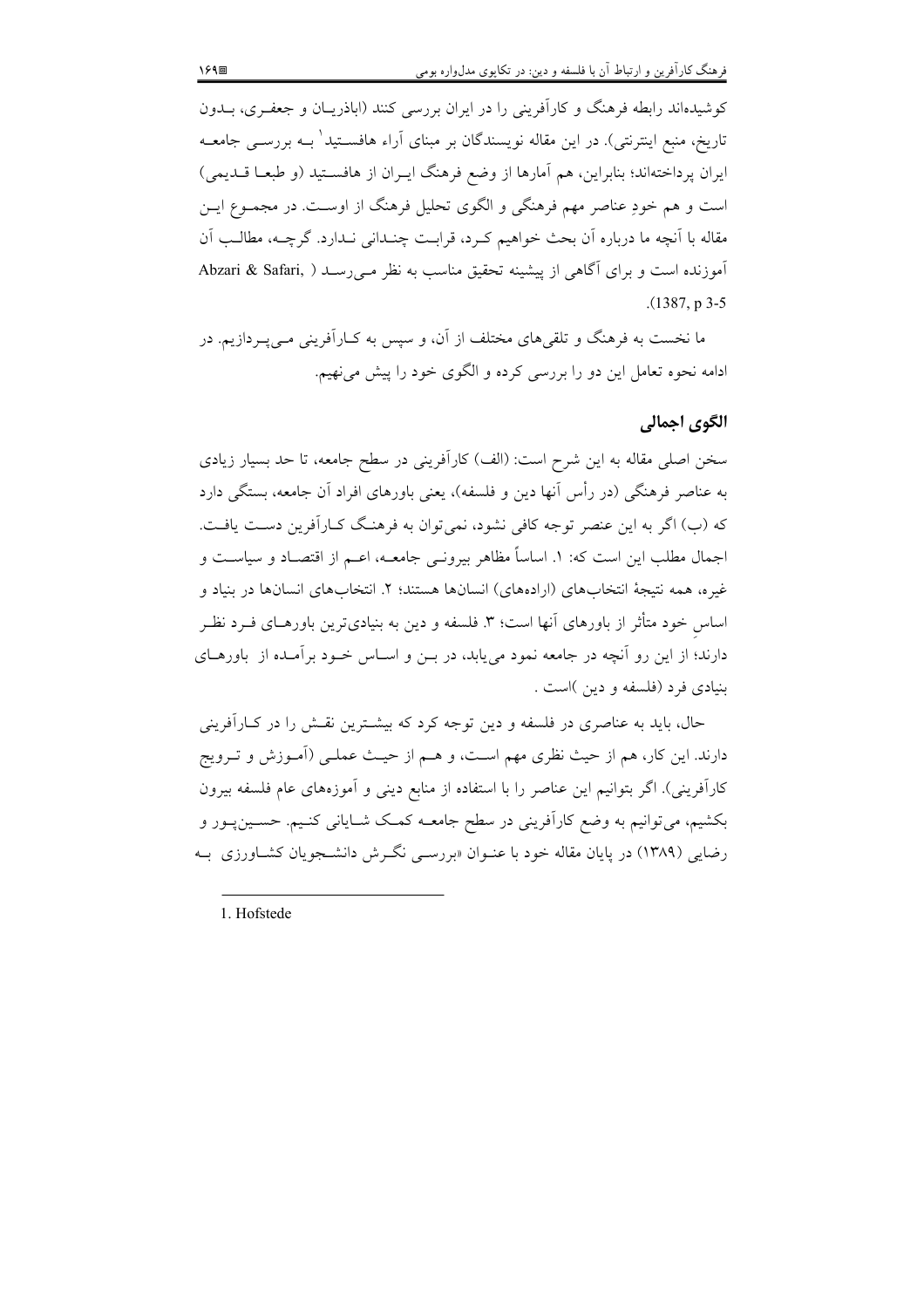کارآفرینی» به نکتهای اشاره کردهاند که نگارنده با آنها همـدلی زیـادی دارد. بــه بیــان آنهــا «تلفیق کارآفرینی با ارزشهای جامعه و فرهنگسازی در زمینه کارآفرینی با هدف تطبیـق کارآفرینی با نظام ارزشــی دانشــجویان» (ص ۱٤۸–۱٤۹) نقــش بســیار زیــادی در گــرایش دانشجويان به كارآفريني دارد. همچنان كه مولانا مي گويد: «چون كه با كـودك سـر و كـارم فتاد / هم زبان کودکان باید گشاد». این بینش در واقع همان است که پیامبر اکرم۹ بر اساس آن عمل کرد و «به زبان ساده و روشن»<sup>۱</sup> با مخاطبان خود سخن گفت. بــه همــین نحــو، بــا مخاطب ايراني بايد با زبان خودش سخن گفت؛ يعنـي در ايــن راه بايــد از ســنت دينــي و فرهنگي او بهره گرفت.

تفصيل مطلب در ادامهٔ مقاله، و توضيحات بيشــتر و دقيــق تــر دربــارهٔ ايــن مــدعيات در بخش ينجم (رفع چند ابهام) خواهد آمد.

## فرهنگ

فرهنگ' از واژگان پرکاربرد بحثهای علوم اجتماعی، روانشناسی، انسانشناسی ؓ و بعضی شاخههای فلسفه است. این واژه سبیر تحـول تـاریخی قابـل تـوجهی دارد. پـیش از قـرن هجدهم و رنسانس، فرهنگ به معنای کشت و کشاورزی بوده است. اما معنای امیروزی آن در عصر روشنگری<sup>،</sup> شکل گرفته است. در واقع، پیش از این زمان، فرهنگ معنـایی مــادی داشت و پس از آن، به ویژه به سبب فعالیتهای فکری فیلسوفانی چون جان لاک° (۱۳۲۲ – ١٧٠٤) و تامس هابز " (١٥٨٨ – ١٦٧٩) معناي آن تغيير كرد (جهــانبگلو، ١٣٧٤، ص٥٢). در واقع، «از ديدگاه فيلسوفاني چون هابز و لاک، هدف فرهنگ آمـوزش و يــرورش ذهــن انسان و آشنایی او با اندیشه انتقادی است.» (جهانبگلو، ١٣٧٤، ص٥٣). نکته مهم این است

- 2. Culture
- 3. Anthropology
- 4. Enlightenment
- 5. John Locke
- 6. Thomas Hobbes

۱. چنان که مفسران گفتهاند، اینکه قرآن زبان خود را «عربی» مبین میداند، به معنای زبان روشن و واضح است.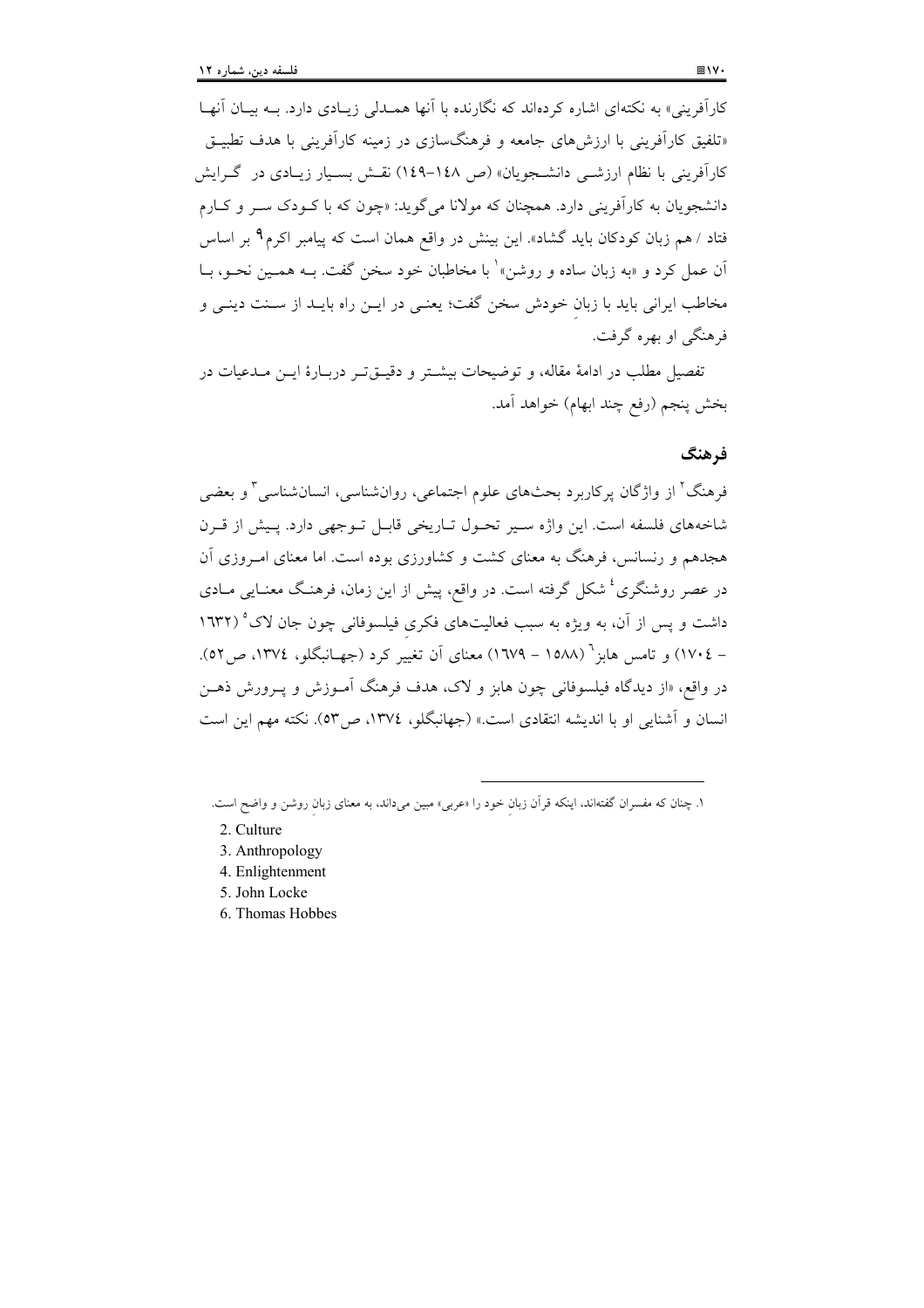که از این دوران «فرهنگ» معنایی «معنوی» (غیرمادی) یافت. ٰ

## رویکردهای مختلف به فرهنگ

امروزه دانشمندان علوم مختلف نگاههای گوناگونی به فرهنگ دارند؛ برای نمونــه، آشــوری تعاريف مختلف فرهنگ را ذيل شش عنوان، يعني تعاريف وصف\$رانه، تاريخي، هنجــاري، روانشناختی، ساختاری، و تکوینی، دستهبندی کـرده (آشـوری، ۱۳۷۹، ص۶۷ – ۷۱) و در هر دسته، تعاریفی را که از سوی متفکران ارائه شده، آورده اسـت. در اینجـا، بـرای روشــن شدن مراد نگارنده از فرهنگ، دو رویکرد بیان می شود.

## رویکرد جامعهشناختی و روان شناختی

در آن دسته از متون جامعهشناسی که می کوشند تصویر کمابیش کاملی از اجزا و بخش های مختلف این رشته به خواننده ارائه دهند، عموما بخشی بـه عنـوان فرهنـگ در نظـر گرفتـه می شود. امـروزه، تعبیــر «نظریــه فرهنگــی»<sup>۲</sup> نیــز از واژگــان رایــج (و بــاب شــده توســط) جامعهشناسان است.

در نگاه جامعهشناختی به فرهنگ، جامعهشناسان به دنبال یافتن وجه تمایز انسان از غیر انسان هستند؛ پاسخ این دانشمندان این است که فقـط انســان دارای فرهنـگ اســت. شــیوه تحقیقی أنها برای پاسخ به این پرسش، عموماً تجربی است؛ یعنی با مشاهده، تحلیل ًمتن و رسانههای تصویری، پژوهشهای میـدانی و … بــه یافتــههـایی دربـاره فرهنـگ مــی(سـند (Turner, 2006, P 112)؛ برای مثال، از بررسی جوامع ابتدایی به فرهنگ آنها یسی مسی ب یم. در این دیدگاهها فرهنگ مجموعه نهادها، قواعد، قوانین، باورها و … است که ســاختههــای اجتماع هستند." در این رویکرد، پژوهشگران بـه دنبـال پـافتن محتـوا و جنبـههـای نهـانی

١. برای بررسی مختصر سیر تحول فرهنگ بنگرید به: جهانبگلو، ١٣٧٤: ٥٢-٥٨؛ آشوری، ١٣٧٩: ٣٥-٤٠.

<sup>2.</sup> Cultural theory

۳. برای آشنایی با دیدگاههای جامعهشناسان بنام درباره فرهنگ بنگرید بــه: لــوئیس کــوزر، برنــارد روزنبــرگ، ١٣٧٨، ص٣٤ - ٦٨: جانسون، ١٣٧٨.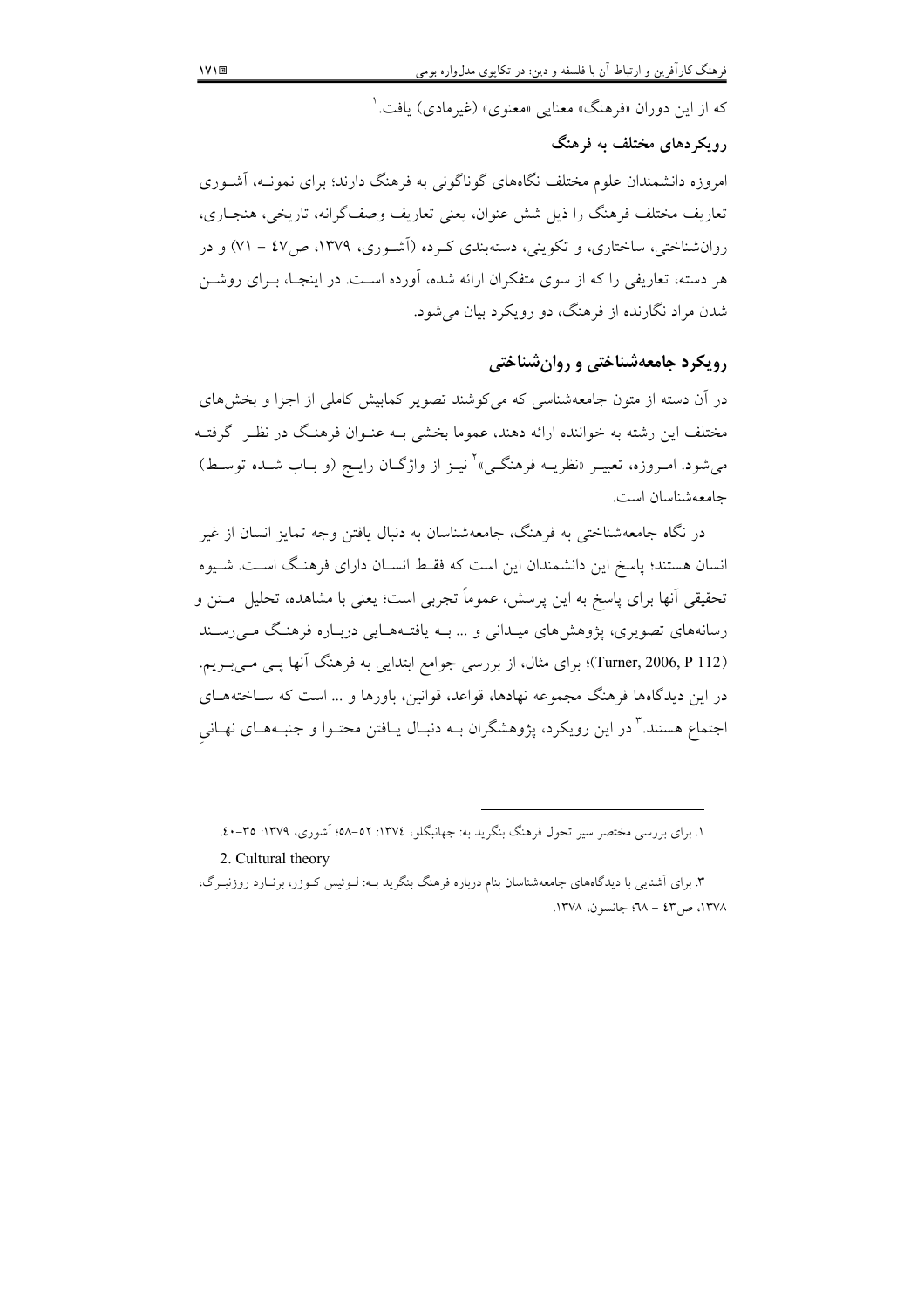نمادها<sup>\ (</sup>يا به تعبيري پديـدارها) در جامعــهانـد (Turner, 2006, P 111). بنــابراين در ايــن رویکرد میتوان از نسبیگرایی فرهنگی ٔ سخن گفت (و دستکم اَن را بررسی و نقد کـرد؛ زیرا این رویکرد به نوعی ناظر به محتوای معتقَدات افراد جامعه، و نحوه رفتار آنهاست. ۳ در تلقی روانشناختی از فرهنگ نیز تعاریف یکسان نیستند. برخبی بـر عنصـر ابـزاری

بودن و قابلیت حلِّ مسئله تأکید میکنند؛ برخی بر آموختنی بودن، و برخی بر عادت بــودن. در همه اینها، توجه به سازوکار ذهن<sub>ی،</sub> و رفتاری فرد است.<sup>؛</sup>

## رويكرد فلسفى

این رویکرد (که البته «فلسفی» خواندن آن از نویسنده است، و شاید بتوان آن را رویکردی روانشناختی یا انسانشناختی نیز نامید)، تقریبا به روشی غیرتجربی در باب فرهنگ بحث می کند. طبق این رویکرد، اَدمی در زندگی اجتماعی خود یافتهها و اندوختـههـایی دارد کـه می توان آنها را در دو دستهٔ کلی گنجاند: مادی و غیرمادی. منظور از مـادی ایــن اسـت کــه بیرون از فرد انسانی بوده و شامل وضع بیرونی اقتصاد، سیاست، فناوری و … است. منظـور از غیرمادی آن چیزهایی است که درون فرد انسانی هستند. قسم مادی را «تمدن» میiامیم و قسم غیرمادی را «فرهنگ». با این بیان، فرهنگ تمام آن چیزی است که در درون فرد وجود دار د. °

در این دیدگاه، درونیات فرد (فرهنگ) خود شامل این سه مے شــود: باورهــا، عواطـف (مثلا عشق و نفرت)، و ارادهها. روشن است که این سه روی هم تأثیرهایی می گذارند ولی در عین حال متمایزند. (ملکیان، ۱۳۸۵، ص ٤٢١ – ٤٢٢). این برداشت از فرهنگ، از دیگـر

٤. برای دیدن نمونهای از این تعاریف بنگرید به: آشوری، ١٣٧٩، ص٥٨-٦.

<sup>1.</sup> Symbol

<sup>2.</sup> Cultural relativism

۳. با رویکرد فلسفی مقایسه شود، که اساساً «نسبی بودن» در آن معنایی ندارد؛ زیرا ناظر به محتـوا نیسـت. بــا در نظر گرفتن رویکرد فلسفی، همه به یک معنا دارای فرهنگ هستند.

٥. البته بعضي فرهنگ را شامل «همه» أنچــه توليــد و ســاخته انســان اســت، دانســتهانــد. بنگريــد بــه مــدخل .Payne, 2000: 128 : 2000.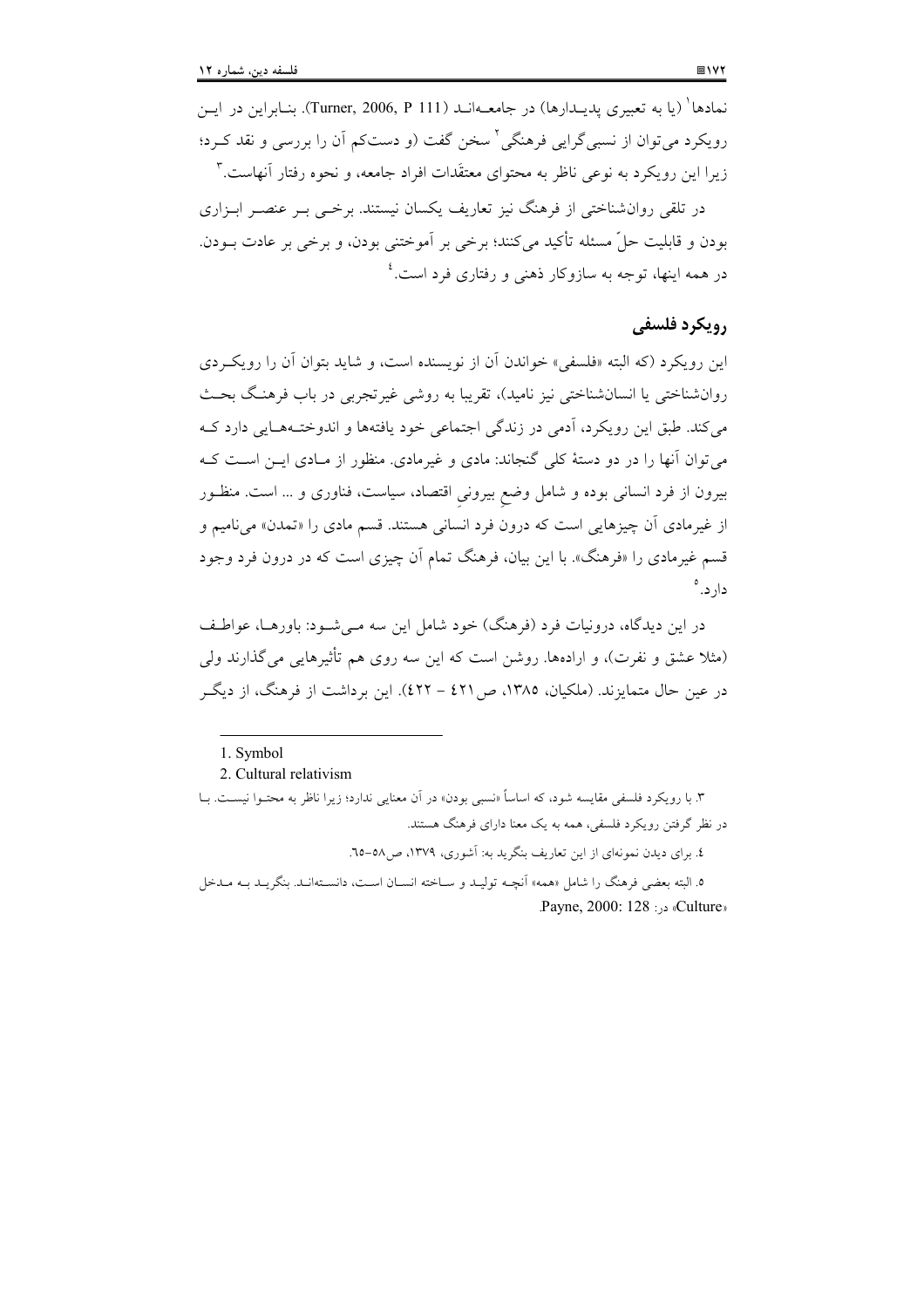دانشها نیز استفاده کرده است؛ برای مثال، از روانشناسی نیز بهره گرفتـه مـی شـود (بـرای مشخص کردن ساحات درونیات فرد). در این برداشت، آنچه در مورد فرهنگ ً مهـم اسـت، نه اَموختنی یا ابزار حل مسئله بودن، بلکه درونی و ذهنی بودن<sup>۱</sup> اَن است.<sup>۲</sup>

در این زمینه، جا دارد مختصرا به دو نکته اشاره شود: ۱. در واقع، در اینجا مراد خود را از فرهنگ مشخص کردهایم، نه اینکه بـا نگــاهی ذاتباورانــه بــه تحلیــل فرهنــگ پرداختــه باشیم؛" ۲. فرهنگ در این معنا بار ارزشی ندارد. در زبان عرف، «فرهنگ» بار معنایی مثبتــی دارد (مثلا «فلانی اَدم بافرهنگی است») ولی در ایــن بیــان از فرهنـگ، صــرفاً بــه توصــیف ي<sub>ر</sub> داختهايم. <sup>٤</sup>

#### اصالت فرهنگ

در باب فرهنگ و رابطه آن با دیگر نهاد ْهای جامعه دیدگاههای مختلفی وجود دارد. برخی برآنند که فرهنگ متأثر از وضع سیاسی، اقتصادی، طبیعی (جغرافیایی) و … اسـت، و جنبـه تأثیرپذیری آن بیشتر از تأثیرگذاری است.<sup>٦</sup> در طرف مقابل، کسانی قائل به «اصالت فرهنگ» هستند و معتقدند وضع سیاسی و اقتصادی و دیگر بخشهای «تمدن» انســانی تحــت تــأثیر مستقيم «فرهنگ» هستند (ملكيـان، ١٣٨٥، ص٢٢١-٤٣٢). البتــه ســخن در انكــار روابــط و تعاملهای فرهنگ و عناصر تمدنی نیست، بلکه بحث در اولویت است.

به نظر میرسد که رویکرد دوم پذیرفتنی تر است. در تأیید و توضیح ایــن مــدعا کــافی

۱. در اینجا، ذهنی بودن به معنای برپنیادی و دل $\epsilon$ بخواهی بودن (Arbitrary) نیســت، بلکــه منظـور از ذهنــی بودن این است که این امور وابسته به ذهن آدمی و درون او هستند، نه بیرون از او. ۲. رویکردهای مختلف به فرهنگ، لزوماً متعارض و مقابل یکدیگر نیستند. پس میتوان در سطحی از تحلیـل از یک رویکرد، و برای سطح دیگری از تحلیل و به منظوری دیگر، از رویکردهای دیگر بهره جست. ۳. منظور این است که می توان ذاتگرا (Essentialist) نبود و همچنان به چنین تعریفی قائل بود. در واقسع، فرهنگ در این تعریف «چیزی» نیست، بلکه این تعریف به نوعی تعیین مراد است. ٤. با اين وصف، همچنان مي توانيم دربارهٔ فرهنگ بحث ارزشي نيز داشته باشيم.

5 Institution

٦ برای مثال، کسانی که معتقدند وضع جغرافیایی مردمان یک جامعه، ساختار سیاسی و وضع سیاسـی جامعـهٔ آنها را رقم میزند، چنین تلقیای دارند.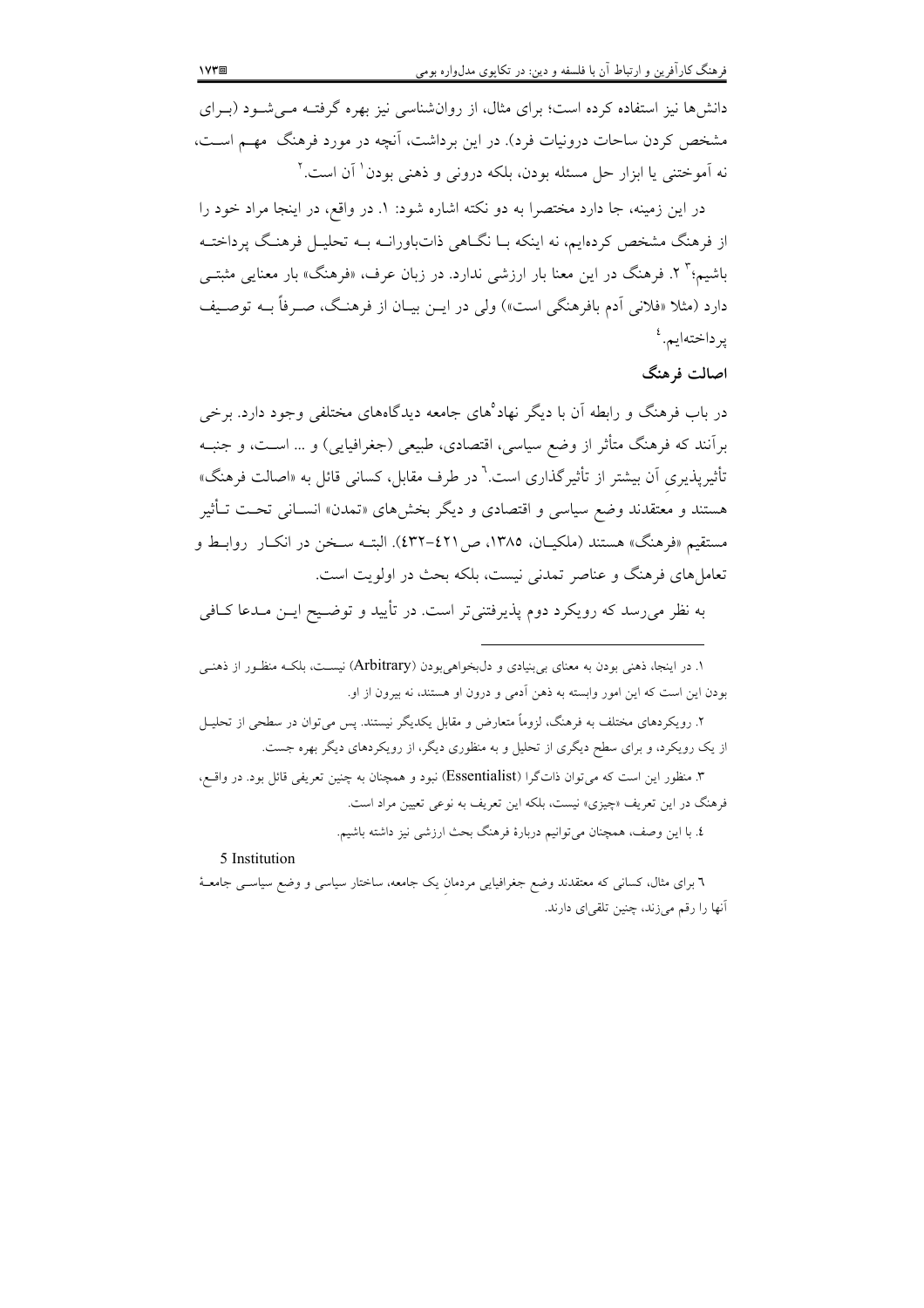است رویکرد فلسفی در زمینه فرهنگ را در خاطر بیاوریم. از سویی، فرهنگ هر آن چیزی است که درون آدمی میگذرد؛ از سوی دیگر، مبنای عمل فرد چیزی جز درونیات/فرهنگ (باورها، عواطف یا ارادههای) او نیست.

این دیدگاه مورد قبول برخی جامعهشناسان نیز هست؛ برای مثال، استوارت هال ٰ می نویسد: نکته مهمتر این که در این فصول [کتابها]<sup>۲</sup> جایگاهِ تبیینی مهمتـری، نسـبت بــه اَنچــه مرسوم است، برای فرهنگ قائل شدهایم. چنین انگاشتهایم که فرهنگ، نــه بازتــابدهنــده، بلکه یکم از سازههای جهان مدرن است، و همانقدر عامل دگرگونی است کـه فراینــدهای اقتصادی، سیاسی، و اجتماعی. علاوه بـر ایـن، فراینـدهای اقتصـادی، سیاسـی و اجتمـاعی بيرون از موقعيت فرهنگي و ايدئولوژيک عمل نمي کنند (هميلتون، ١٣٨٦، ص٢٦).

برای نمونه، میدانیم که (مثلا) «وضعیت اقتصادی جامعه»، موجودی نیست کـه وجـود مستقلَّی از انسانها و «تصمیم»های انسانی داشته باشد. در واقع، وضعیت اقتصـادی جامعـه نتیجه باورها، عواطف، و ارادههای «انسان»هایی است کـه مسـئولیت / مـدیریت آن را بـه عهده دارند. پس این «فرهنگ» است که وضعیت اقتصادی جامعه را شکل مبی دهــد. ایــن معنا، حتى در بعضى از كتابهاى درسى اقتصاد نيز به نحوى بيان شده است:

معمولاً عقب،اندگی افراد، کشورها و شرکتها، بـه علـت منـابع و کمبـود امکانــات نیست، بلکه در نادرست بودن مدیریت اقتصادی آنها می باشد. بـه عبـارت دیگـر، مشـکل عقبِماندگی یا توسعهنیافتگی اقتصادی سختِافزاری نیست، بلکه نرمافزاری است (نظـری، ١٣٨٦، ص١٥-١٦).

افزون بر آنچه گذشت، نظرِگاه دینی نیز مؤید این موضع است؛ برای نمونه، می توان بـه اّيه قرأن اشاره كرد: «در حقيقت، خدا حال قومي را تغيير نمي دهـد تــا أنــان حــال خــود را تغییر دهند» ٌ (رعد: ۱۱). بعضی این اَیه را به همین معنا فهمیدهاند که تــا تغییــری در درون

1 Stuart Hall

۲. کروشه از متن اصلی است. ٣. إنَّ الله لايُغَيِّر ما بقَوم حتَّى يُغَيِّروا ما بأنفسِهم.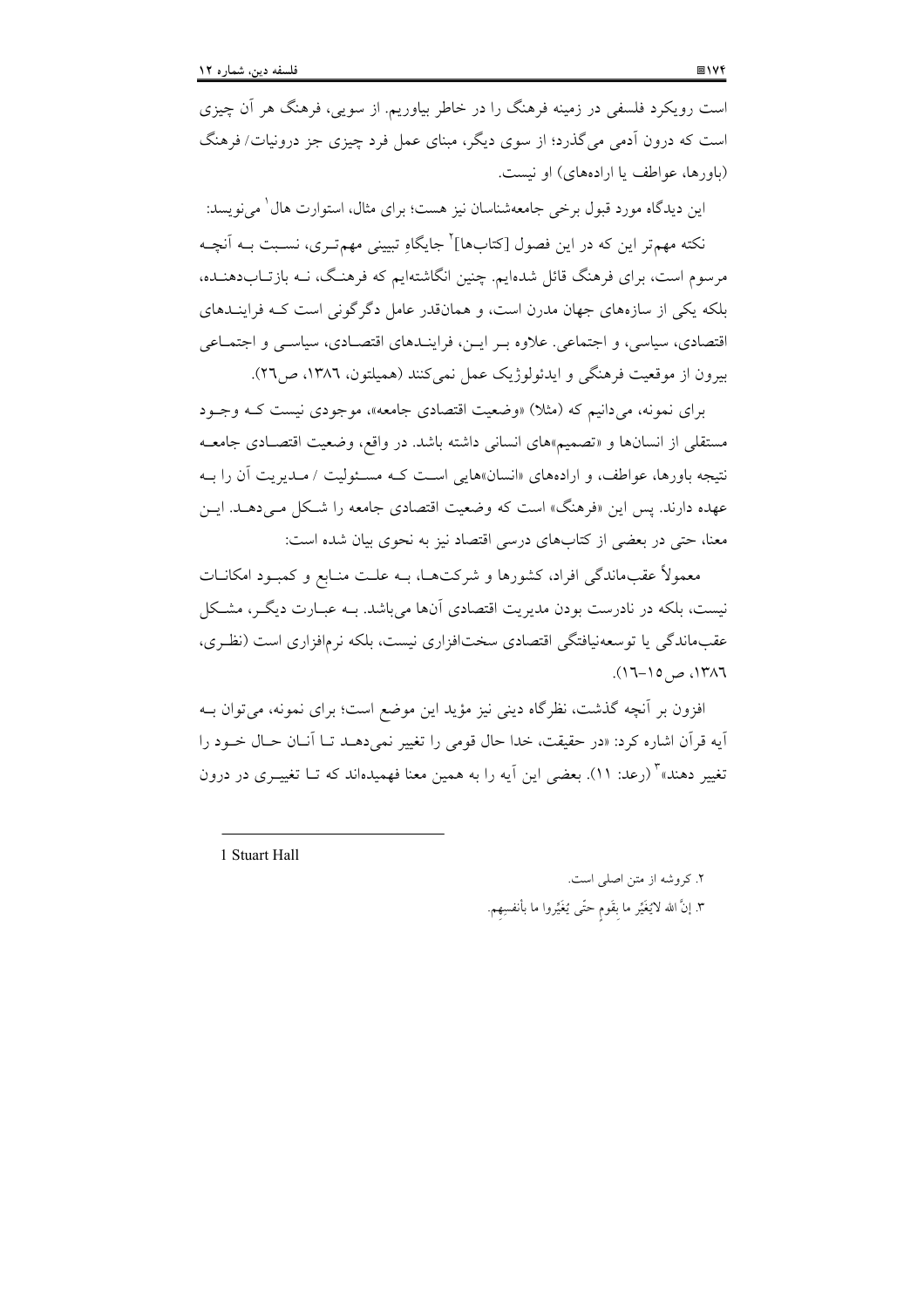آدمیان رخ ندهد، تغییری در بیرون رخ نخواهد داد (ملکیان، ۱۳۸۵، ص۶۲۲).

## باور: نقطه ارشمیدسی در فرهنگ

نکته دیگری که درباره فرهنگ باید به آن اشاره کنیم، رابطـه عناصـر خــود فرهنـگ اســت. يرسش اين است: «باورها تحت تأثير عواطف و ارادهها هستند يا عواطف و ارادههــا تحـت تأثير باورها؟» در واقع، يرسش از اولويت است (اهميت مسئله درباره تقدم يــا تــأخر بــاور است). گروهی برآنند که باورها تحت سیطره و تسـلط عواطـف و ارادههــا هســتند. جملــه معروف ديويد هيوم` (١٧١١ – ١٧٧٦) ناظر به همين ديدگاه است؛ او مي گويد: «عقل بـرده انفعالات ٌ [= عواطف] است و باید نیز چنین باشـد، و هرگـز دعـوی،دار کـار دیگـری جـز گزاردن خدمت و فرمان آنها نتواند بود» (کاپلستون، ۱۳۷۵، ص۳٤۳). ۳ دیدگاه مقابل معتقــد است که باورها بر عواطف و ارادهها اولویت (تقدم) دارند (ملکیان، ۱۳۸۵، ص ۶۲۱-۶۳۲)، یا دست کم تأثیر گذاری آنها قابل توجه است.

به نظر می رسد دیدگاه دوم پذیرفتنی است؛ زیرا: ۱. اگر دیدگاه اول درست باشد، دیگر امکان گفتوگو <sup>؛</sup> باقی نمی ماند. اگر گرایش ها و علایق دو نفر با هم متفاوت باشــد، امکــان گفتوگو و اقناع یکدیگر را ندارند و این وضعیت به سادگی به خشونت مـی|نجامــد؛ چــه اینکه تنها گزینه نبود گفتوگو، خشونت است؛ ۲. دیدگاه دوم با شـهودهای مـا ســازگاری بیشتری دارد. ما، حتی وقتی که چیزی را دوست داریم، سعی میکنیم به دنبال دلیلـی بـرای اّن باشیم و این دلیل همان «باور» است؛ برای مثال، وقتی من از فیلمی خوشم مبی آیید، ب<u>ه</u> دنبال این هستم که ببینم چه ویژگی/ی در این فیلم وجود دارد که من آن را دوست دارم (و این از مقولهٔ باور است). به بیان روشن تر، برای نمونه، هنگامی دوست من می پرسد که چرا این فیلم را دوست دارم، از من انتظار دارد که با استناد بــه چنــد «بــاور» دوســت داشــتن و

1. David Hume

2. Passion

۳. این سخن او، ناشی از نظریه او در باب باور (Belief) و انگیزش (Motivation) اسـت. بـرای توضـیح بيشتر بنكريد به: بخشهاى ١٠ و ١١ از مدخل «Hume, David» در: 111-413: 2005

4. Dialogue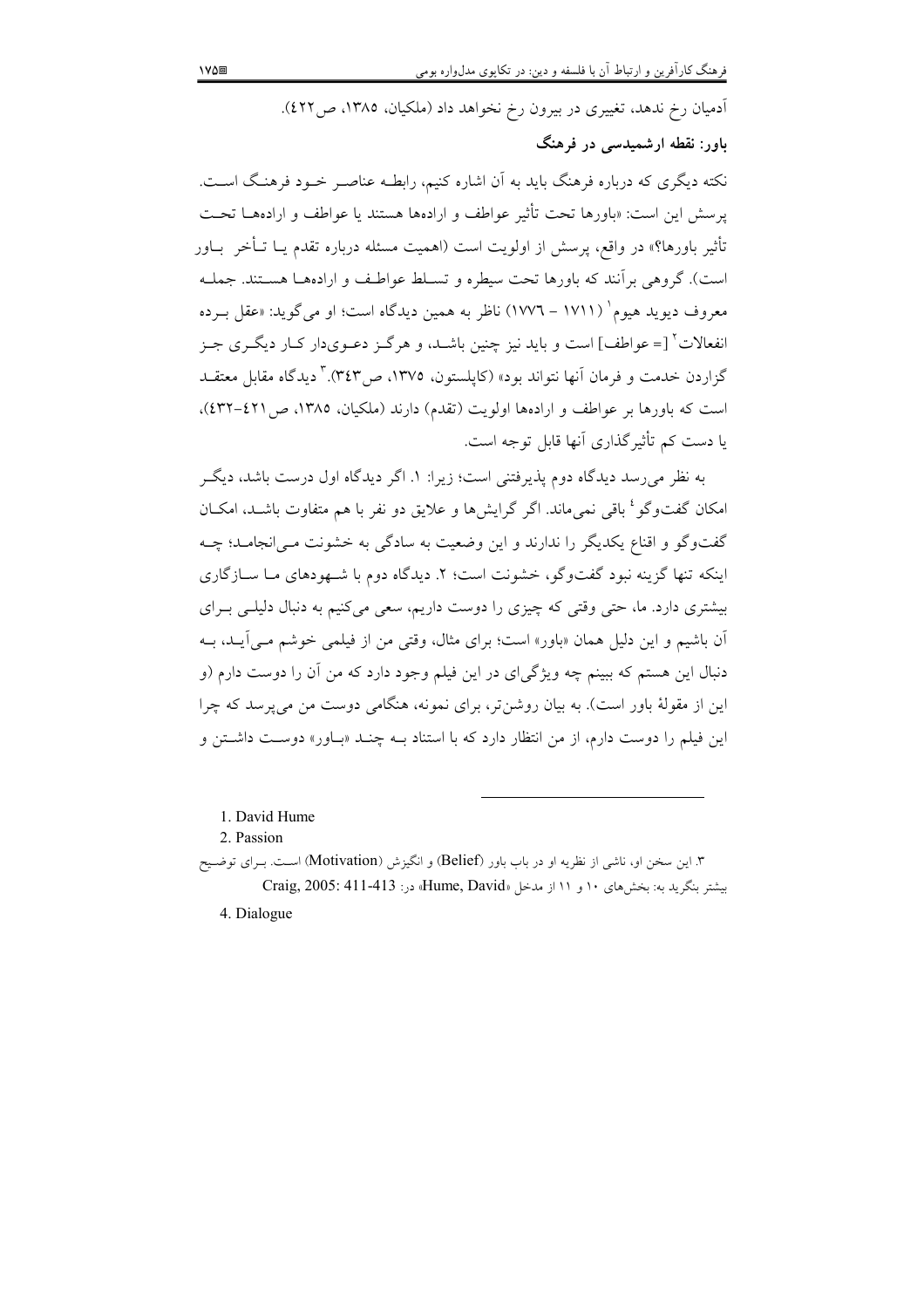علاقه خود را توجیه<sup>۱</sup> کنم (اگر به جای فیلم، علاقه به یکی از نامزدها در انتخابات یا علاقه به یک کتاب را در نظر بگیریم، مسئله روشنتر میشود).

نقش فلسفه و دين در فرهنگ

با توجه به آنچه گفته شد، باید به این پرسش مهم نیز پاسخ دهیم: مهمترین عــاملی کــه باورها را تغییر مـی۵هـد چیســت؟ پاسـخ بــه ایــن پرســش آســان نیســت. در واقــع، همــه فعالیتهای انسانها روی باورهای دیگران تأثیر می گذارند (البته، گاه این تأثیر بر اثــر گــذر روانشناختی است و گاه بر اثــر گـــذر منطقــی ْ\. پــس، هنرمنــدان، نویســندگان، شــاعران و دانشمندان علوم مختلف، همــه در باورهــاي مــردم جامعــه نقــش دارنــد؛ امــا شــايد بتــوان اساسی ترین نقش را به «فلسفه» داد (ملکیان، ۱۳۸۵، ص ٤٢٤). اهمیت فلسفه بـه سـبب گستردگی موضوع و روش استدلالی و عقلی آن است. عنصر بسیار مهم دیگر دیــز اســت. این دو را به ترتیب بررسی می کنیم.

فلسفه و دو معنای آن

عموما فلسفه به دو معنای خاص و عام به کبار مهیرود. در معنـای خـاص، فلسـفه شـامل موضوعات بسیار تخصصی است و همان کاری است که فیلسوفان حرفهای بـه آن اشتغال دارند. هر يک از اين شاخهها (به ويژه، مباحثي مثل فلسـفه اخـلاق و فلسـفه سياسـي) تــا حدی برای عموم مردم مفید هستند و در تحلیل امور مربوط به زندگی روزمره نیز بـه کـار میآیند. با این حال، فهم مباحث عمیق این حـوزههــا و مشــارکت در مباحـث آن، مســتلزم آشنایی با مقدمات و ورزیدگی در آن مباحث است. در اینجـا، در درجـه اول مـراد مــا از

۱. توجیه (Justification) و موجه (Justified) به معنایی که در معرفتشناسی به کار می رود، دارای بـار منفی نیست و معنایی اصطلاحی دارد. در معرفتشناسی عموما از توجیه به عنوان یکی از شـروط معرفـت سـخن مے گو بند.

۲. اجمالاً، اگر در اثر دلالتِ چیزی به باوری معتقد شود، این دلالت میتواند منطقی (معرفتی) یا روانشـناختی باشد. گذر روان شناختی، یعنی امری باعث تغییر در باور فرد می شود، اما این تغییر به دلیل استدلال یا دلیل منطقـی نیست، بلکه صرفا حالتی روانی است.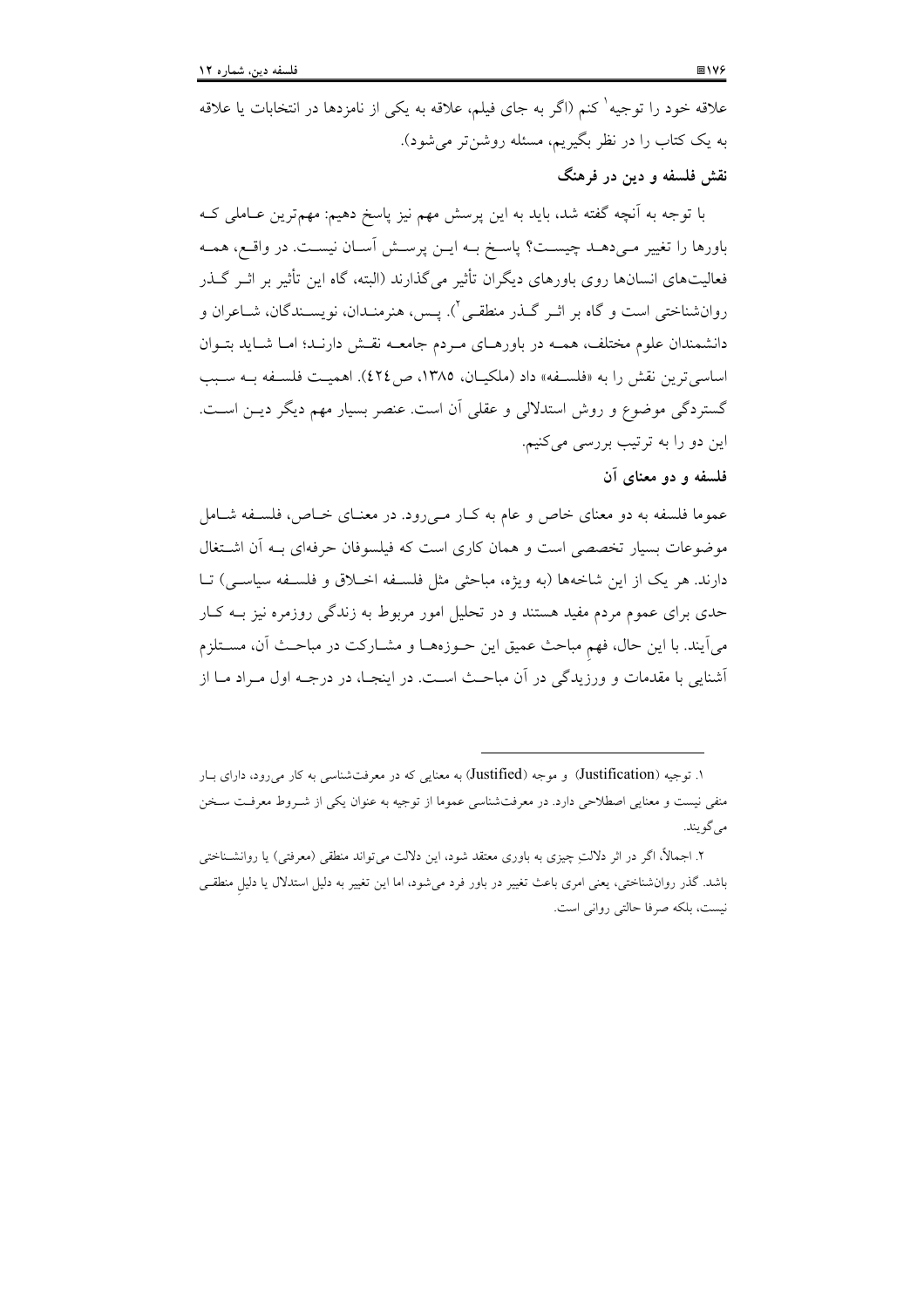فلسفه، معنای خاص نیست.'

فلسفه به معنای عام نیز به کار میرود. فلسـفه در معنــای عــام، یعنــی تأمــل عقلانــی و استدلالی درباره موضوعات عمیق و کلی. همه پرسش۵ای اساسی و غایی ٔ در فلسـفه قـرار می گیرند. تعبیر دیگر برای این مفهوم جهانبینی ّ است. فلسفه به این معنا درباره نگاه ما بــه جهان و هرچه در آن است، می باشد. شهید مطهری جهان بینی را زیربنای دیگر اندیشـههـا می داند و بر آن است که جهان بینی معیارهایی کلی به دست می دهد که هدفها، روش هـا، مسئوليتها و ... از آن متأثر مي شوند (مطهري، ١٣٧٥، ص٢٥).

از این رو، همواره در گفتوگوها و مسائل روزمرهٔ مردم موضوعاتی هست که موضـوع بحث بزرگترين فيلسوفان تاريخ بودهاند (Lawhead, 1996, p 2-4). به لحاظ تـاريخي نيـز، حتی جریانهای هنری به شکل قابل توجهی تحت تـأثیر جریـانهـای فلسـفی عصرشـان بودهاند؛ برای نمونه، هنر رنسانس در بن و اساس متأثر از شناخت تازه انسان به مثابه «مرکز و ملاک همه کائنات» بود (لتس، ۱۳۸۵، ص۷). به طور کلی، «تحولات بزرگی که نیمه دوم قرن نوزدهم در سه حوزه فناوری علم و فلسفه، و نیز اقتصاد و سیاست صورت می گیرنـد، عميقاً جهانبيني هنرمندان را تحت تأثير قرار مي دهند» (مقدمهٔ علي رامين بر: لينـتن، ١٣٨٢، ص۷) روشن است که در این بیان تأکید بر *جهان بینی* است و جهان بینی معــادل فلســفه بــه معنای عام است.

در مجموع، در این مقاله چنین معنایی از فلسفه منظور است: اسـتفاده از تفکـر انتقادی<sup>،</sup> برای تأمل درباره موضوعات اساسی زندگی و تصــمیمگیــری بــر اســاس باورهایی که موجه و قابل دفاعاند.°

- 2. Ultimate
- 3. World-view
- 4. Critical thinking

١. هرچند با نگاه دقیق و عمیق معلوم می شود که پژوهش های فلسفی تخصصی نیز در مباحث بنیـادین علــوم اجتماعي و انساني تأثير بسزا دارند و از آن طريق، به نحو غيرمستقيم، بر شئون مختلف جامعه اثر گذارند.

٥. يعني باورهايي كه دلايل مناسب براي پذيرش أنها داريم.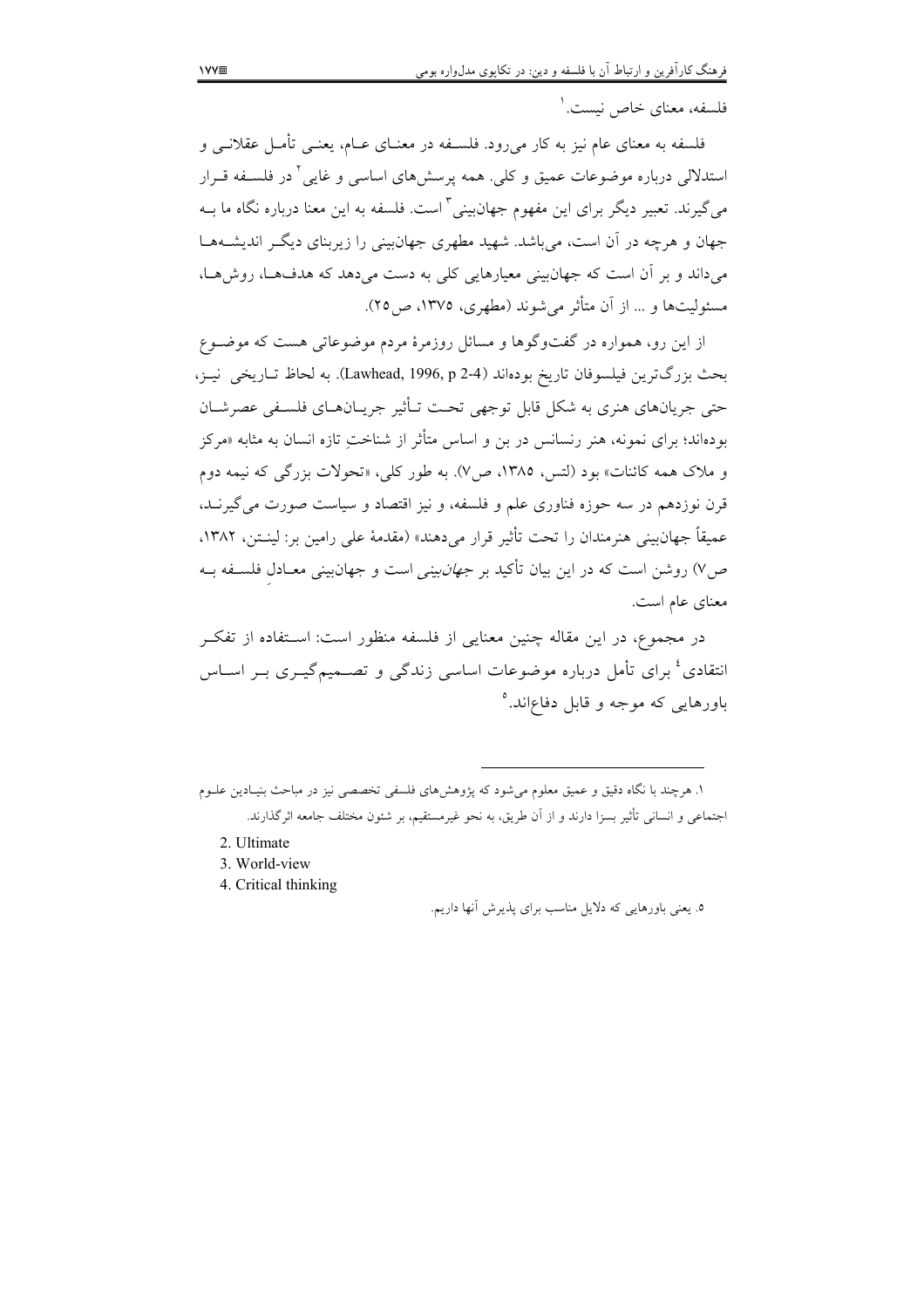دین عنصر مهم دیگری است که تأثیر گذاری عمیق و گستر دهای در فرهنگ دارد. جنان کـه زاکر من می گوید:

دین غالباً می تواند عامل نیرومند تعیین کننده پدیدههای اجتماعی باشد، به نهادهــا شــکل بدهد، بر ارزشها تأثیر بگذارد، و روابط را تحت نفوذ خود بگیــرد. دیــن نقشــی قــاطع در تعیین هنجارهای جنسـیّتی، بـر سـاختن روابـط جنسـی، تحـت تــأثیر قــرار دادن بحـث و جدلهای سیاسی، پیشبرد یا مانع تراشی برای پدیـدههـای اقتصـادی، تأثیرگـذاری بــر امــور نژادی، کمک به حفظ محیط زیست، و تأثیر گذاری پیر رسیانههیای همگیانی، سیاختارهای خانواده، پیشه فت هیای تکنولوژیک، جنبش هیای هنیری و غیره دارد (زاکیرمن، ۱۳۸٤، ص ١٧٥).

با توجه به دیدگاهی که درباره فرهنگ و اصالت فرهنگ برگرفتیم، این تأثیر گســترده و قوی از آن روست که رکن اساســی فرهنـگ بــاورهــا هســتند و باورهــا متعلــق بــه افــراد ْ جامعهاند. افراد جامعه نیز، به ویژه در جوامع دینی، در عمـق ضمیرشـان کـاملا دل نگـران معتقَدات دینی خود هستند؛ خاصه که باورهای دینی باورهایی بسیار عمیق و بنیـادینو بـه تصمیمگیریهای فرد در امور مختلف جهت می دهند. ۲

نست دین و فلسفه در شکا دهی به فرهنگ

با توجه به تعریفی که از فلسفه مراد کردیم و توضیحی که درباره دیــن دادیــم، بــه ســادگی نمی توان حکمی کلی صادر کرد و تقدم دین بر فلسفه یا فلسفه بر دیـن را قطعـی دانسـت. شدت تأثیرگذاری این دو و نحوه تعامل آنها، بسـته بــه جوامــع و مــذاهب مختلــف تغییــر می کند. با این حال، برای معتقدان به دیــن مبــین اســلام و مــذهب شــیعه، عقلانیــت مقــام ارجمندی دارد، تا آنجا که شهید مطهری در چندجا اشاره می کند. «در میان فلاسفه مسلمان.

1. Individual

۲. کتابهای بسیار زیاد (به ویژه به زبان انگلیسی) درباره الهیات اجتماعی (Social Theology)، مطالعات تطبیقی الهیات و فرهنگ عامه (Popular Culture)، روابط دین و اوضاع سیاسی، و بحثهـایی از ایــن دســت، نشان از اهمیت و جدیّت این تأثیر دارد.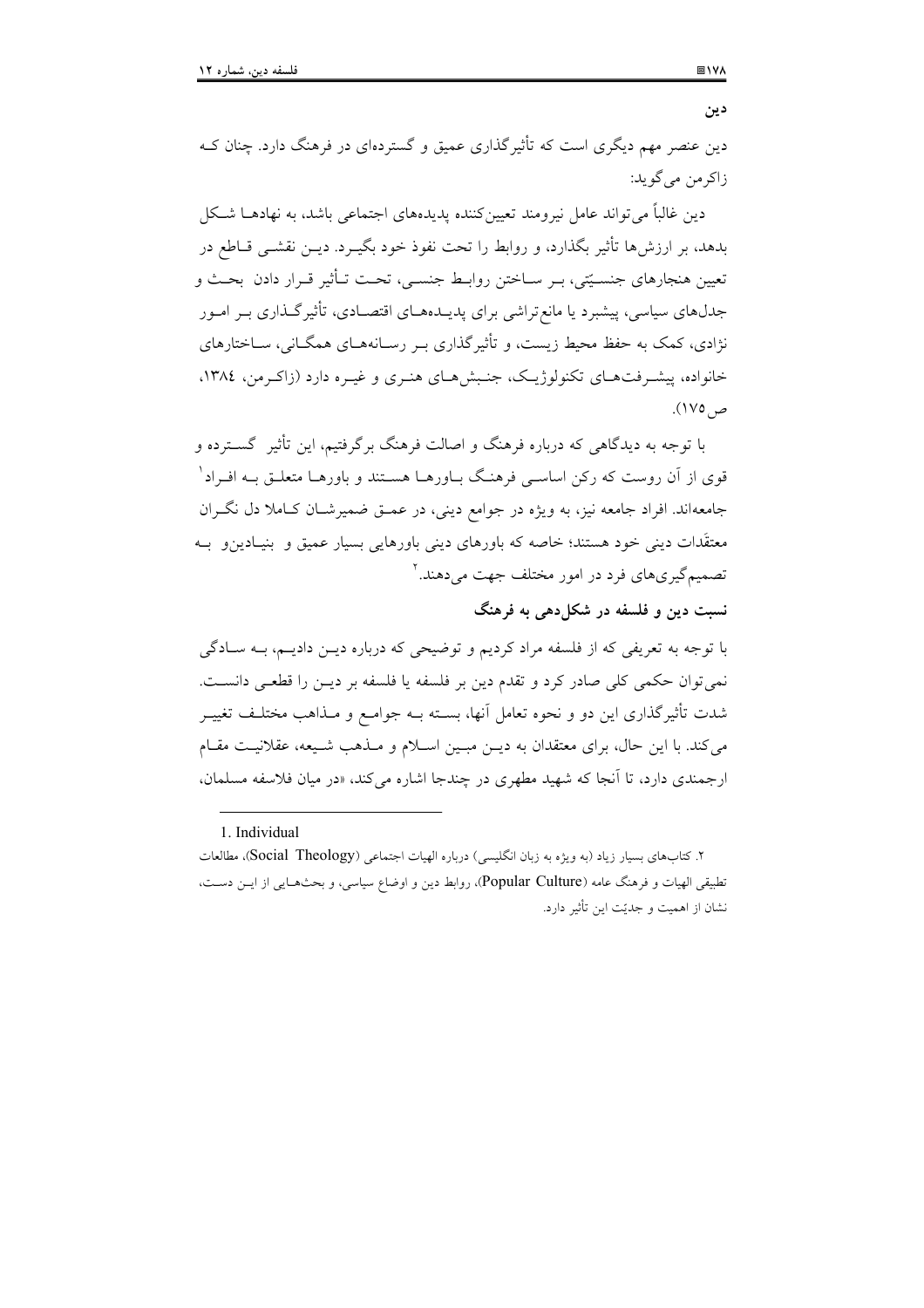اكثريت با فلاسفه شـيعه اسـت» (مطهـرى، ١٣٨٤، ص٥٤٤)؛ شـيعيان مقـام عقـل را پـاس میدارند و حدی از عقلانیت (فلسفه) را بر دین مقدم مـیشـمارند. لـذا تعارضـی در میـان نیست و در اینجا نیازی نیست که در این باره بحث مفصلی انجام شود. همـین قــدر کــافی است که بر اهمیت عقل و استقلال عقل، چنان که مقبول بزرگان شیعه است (بـرای نمونــه، در مباحثي مثل عدل، بحث حسن و قبح ذاتي، مســتقلات عقليــه) تأكيــد كنــيم ( مطهــري،  $YAY$ ,  $\alpha$ ,  $AP$  ,  $PP$ ,  $PVY$ ,  $\alpha$ ,  $YY$ 

# كار آفريني

کارآفرینی ٔ حوزمای است که امروزه از جهات گوناگون به آن توجه می کنند و ابعاد مختلف آن را مورد کاوش و بررسی قرار می،دهند. پیش از این کارآفرینی تمایز دقیق و محکمــی از رشتههای نزدیک به خود نداشت؛ اما چنان که محمدی الیاسی (۱۳۸۷) توضیح داده است، هرچه پیش تر آمدهایم، کارآفرینی حوزهٔ مشخص تر و متمایز تری را به خود اختصـاص داده و کمکم به حوزمای علمی تبدیل شده است که به نوعی موضوع تحقیـق خـاص خـود را دار د.

امروزه کارآفرینی از موضوعات مهم شمرده مـی شـود.<sup>۲</sup>یـس بحـث از ربـط و نسـبت فلسفه و دين (دو عنصر اساسي فرهنگ و تأثيرگذار در هويـت و شخصـيت انســانهــا) بــا کارآفرینی ضروری است. کارآفرینی با کارکرد مؤثر در مسائلی همچون اشتغالزایی، توسعه اقتصادی، و توسعه منطقهای، دارای اهمیت است. (نیپازی و کارکنبان نصبر آبادی، ۱۳۸۶، ص/١٨-٢٠)؛ تا بدانجا كـه «در حـال حاضـر در كانـادا و آمريكــا بـيش از ٥٠٠ دانشــكده، رشتههای آموزشی کارآفرینی را دایر کردهاند» (نیازی و کارکنان نصـر آبادی، ۱۳۸۲، ص۱۸) و بعضی از این دانشکدهها خود ۱۰ گرایش در زمینه کـارآفرینی دارنـد(نیـازی و کارکنــان نصرآبادی، ۱۳۸٦، ص۱۸). کــاراَفرینی و اَمــوزش اَن، افــزون بــر جایگــاه خاصــی کــه در دانشگاهها یافته است، برای دولتها نیز دارای اهمیت خاصی است؛ چنان کـه دانـاییفـرد

<sup>1.</sup> Entrepreneurship

۲. برای ملاحظهٔ ابعاد همیت کارآفرینی، بنگرید به: Acs, Audretsch, & Storm, 2009: 1-16.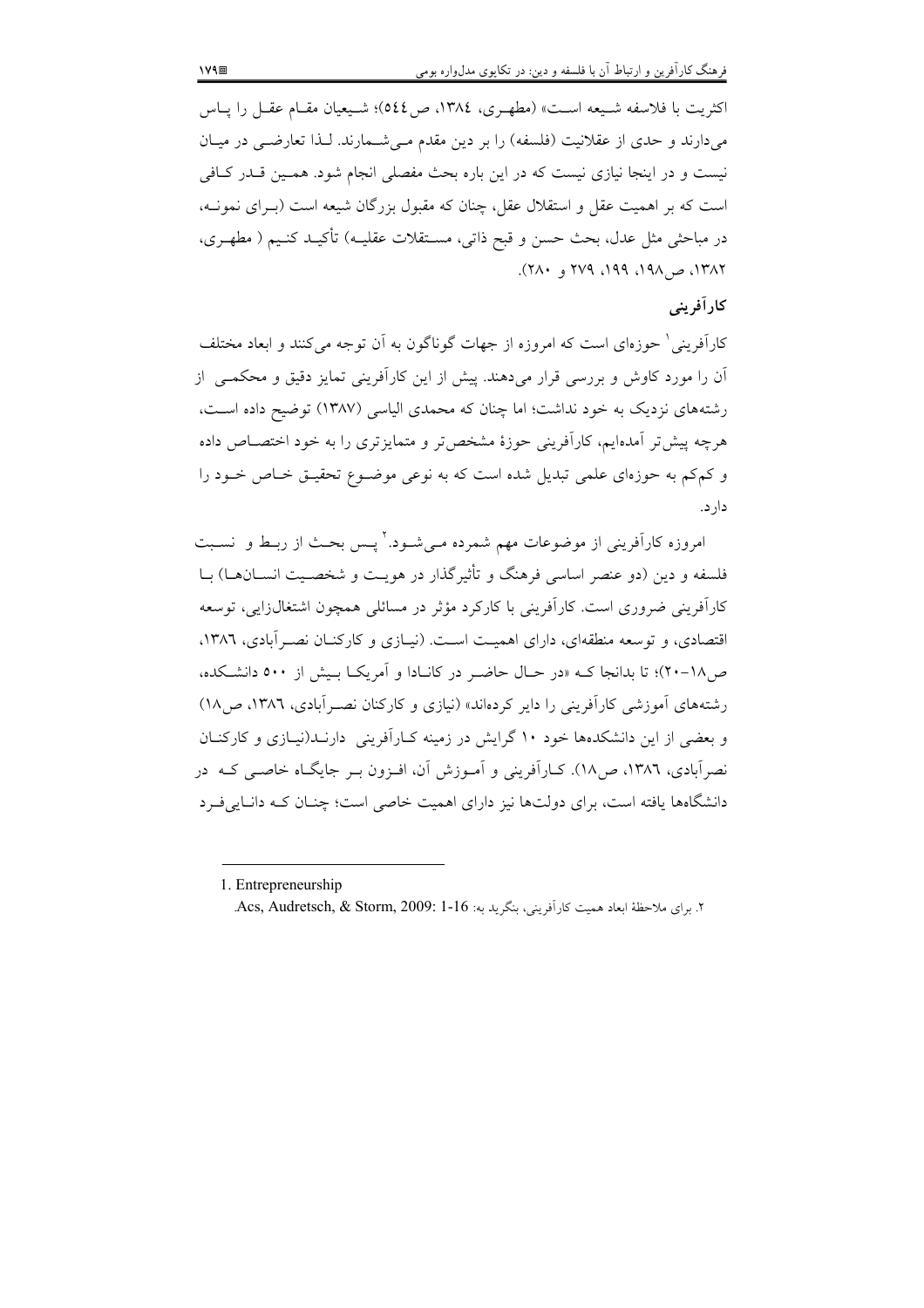(۱۳۸۸) نشان داده است، دولتها تدوین خطمشی هلی برای کـارآفرینی را بسـیار جـدی میگیرند؛ زیرا این حوزه در وضع عمومی کشورها بسیار اثرگذار است. کار آفرینی اقتصادی

به بیان هیریش<sup>۲</sup> و پترز<sup>۳</sup>: «کاراَفرینی عبارت است از فرایند ایجاد چیزی جدید و ارزشــمند، با صرف وقت و کوشش لازم، با پذیرش ریسکهای مالی، روانی، و اجتماعی همراه بــا آن، و رسيدن به نتايج مالي و رضايت شخصي و استقلال» (Hisrish & Peters, 2002: P 10).

طبق این تعریف، فرد کارآفرین به ویژگی هیای «فرهنگ»ی خاصبی نبیاز دارد.<sup>؛</sup> البتیه می توان ویژگی های روانی را که معمولا در بحث از کارآفرینی به آنها اشاره می شود – مثـل خلاقیت، قدرت خطرپذیری، دوراندیشی، نظم، خودباوری (Catwright, 2002: P 6) ـ جزء ویژگی های فرهنگی دانست؛ با این حال، آنچه مد نظر نگارنده است، بنیادیتر از این امــور می باشد.°

البته باید توجه کـرد کـه حتـی در کـاراَفرینی اقتصـادی نیـز، انگیـزه'هـای کـاراَفرینی مختلفاند. هرچند نخستین چیزی که به ذهن می آید، انگیزههای «مـالی» (= پـولی) اسـت، ولی این فقـط بخشـی از انگیـزههـای کـاراَفرینی اسـت. چـه بسـا، در بعضـی کاراَفرینـان انگیزههای روانی ٌ نقش اصلی را ایفا کنند (چامیتر، ۱۹۳٤).

## کار آفرینی اجتماعی

عموماً از تعبیر «کاراَفرینی» همان مفاهیمی مراد می شود که در بالا به اَن اشاره شــد. امــا در

٤. يعني باورها، علايق، و ارادههايي كه منجر به كارآفريني مي شوند؛ و اين هر سه –با توجه به تعريـفهـاي پیش گفته – عوامل فرهنگی هستند.

۵. البته بعضی معتقدند که نمی توان ویژگیهای شخصیتی را اموری فرهنگـی دانسـت. در بخـش «رفـع چنـد ابهام» در پایان مقاله، نکتهٔ «ج» از ٥-٢، اندکی در این باره توضیح دادهام.

6. Motivation

7. Psychological motivations

<sup>1.</sup> Policy

<sup>2.</sup> Hisrish

<sup>3.</sup> Peters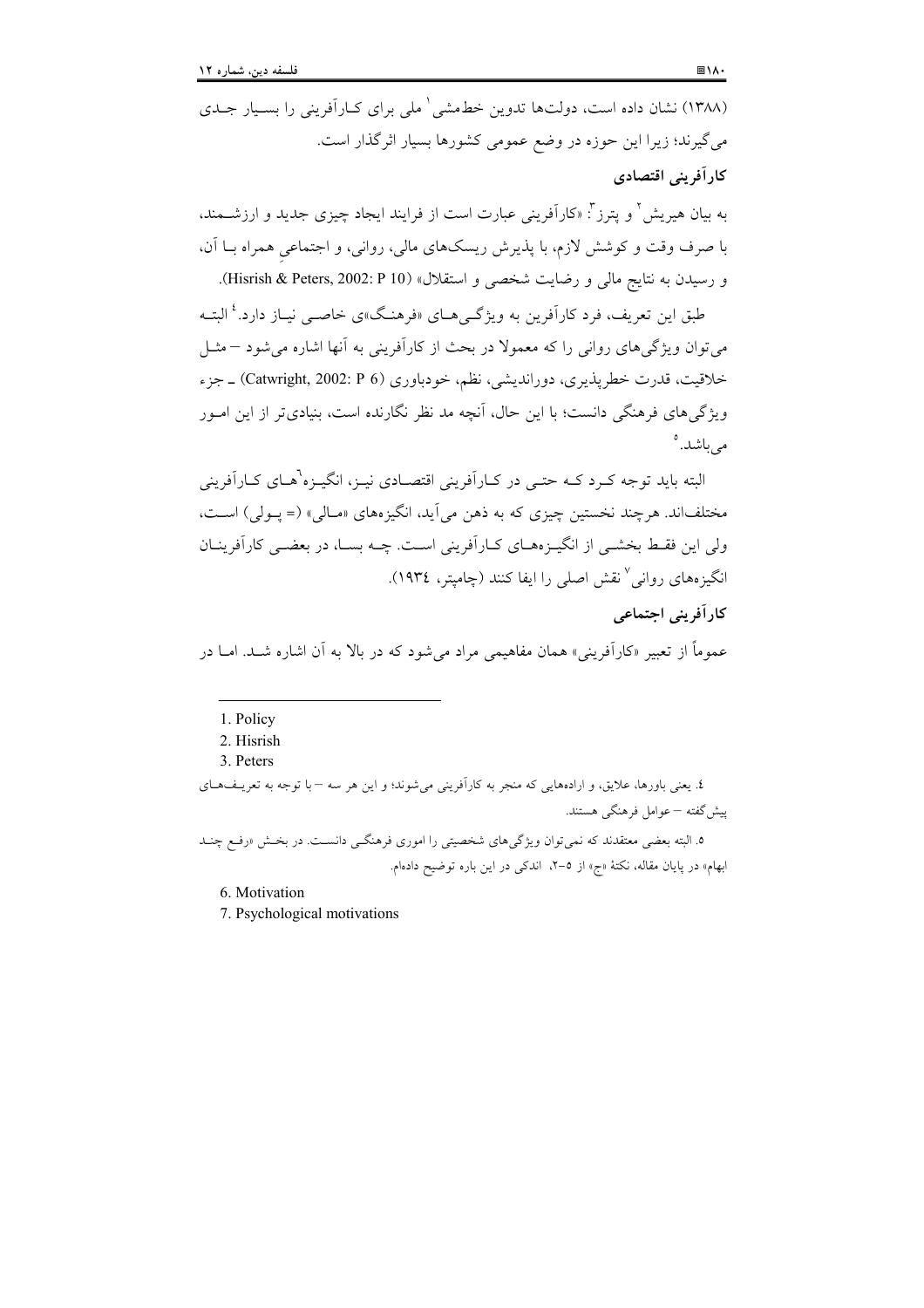سال@ای گذشته، در کنار مفهوم جاافتاده از کارآفرینی، یعنی کـارآفرینی اقتصــادی ٰ، مفهــوم دیگری از کارآفرینی نیز شکل گرفته است. این مفهوم جدید کـارآفرینی اجتمـاعی ٔ اسـت. نویسندگانی، از جمله ابطحی و دیگران (۱۳۸۹)، در مقالههای خود سیر تاریخی و تعــاریف این مفهوم را بررسی کردهاند.

برای کارآفرینی اجتماعی، مانند کارآفرینی اقتصادی، تعاریف گوناگونی ارائه شده است. در تعریف این نوع از کارآفرینی، یادگار و دیگران (۱۳۹۰، ص۸)، به اسـتناد مئــر و مــارتی (۲۰۰٦) گفتهاند: «کارآفرینی اجتمـاعی بـه معنـای فراینـدهای نوآورانـه بـرای ایجـاد ارزش اجتماعی است. این پدیده، برای پیگیری اهداف اجتماعی شکل مے گیـرد و همـین اولویـت اهداف اجتماعی بر اهداف اقتصادی است که آن را از کارآفرینی اقتصادی۳ متمایز می کند».

اگرچه در آغاز کارآفرینی اقتصادی مد نظر بود، اما روشن است که مـی تـوان از همـین الگو (در سطحی عمیقتر و بیشتر) برای کارآفرینی اجتماعی نیز بهره برد.

# فرهنگ و کارأفريني

با توجه به آنچه گذشت، وضع کارآفرینی در جامعه، در تحلیلی عمیق و ریشهای، به نحوی به باورهای بنیادین انسانهای آن جامعه باز میگردد. البته این مطلب را به طور غیرمسـتقیم در تحلیل های دیگر هم می بینیم؛ برای مثال، یادگ(ر و دیگران (۱۳۹۰، ص۲۲) در تحلیـل «فرایند ایجاد ابتکارات کارآفرینان اجتماعی»، الگویی را طرح میکنند که در آن علـل اصـلی چهار چیزند: ۱. تربیت و ارزش های خانوادگی؛ ۲. الگوهای نقش ارزش گـرا؛ ۳. شخصـیت نوع دوست؛ ٤. تجربه رفتارهاي فرااجتماعي. از اين ميان، دستكم سه مؤلفة نخست داراي حيث فرهنگي (به معنايي كه در آغاز مقاله توضيح دادم) هســتند و از ايــن رو بــيش از هــر چیز متأثر از دین و فلسفهاند. نمونهٔ دیگر، تحلیـل محمـد نقـبی(ده (۱۳۸۸) از زمینــههــای

<sup>1.</sup> Business entrepreneurship

<sup>2.</sup> Social entrepreneurship

<sup>3.</sup> Business entrepreneurship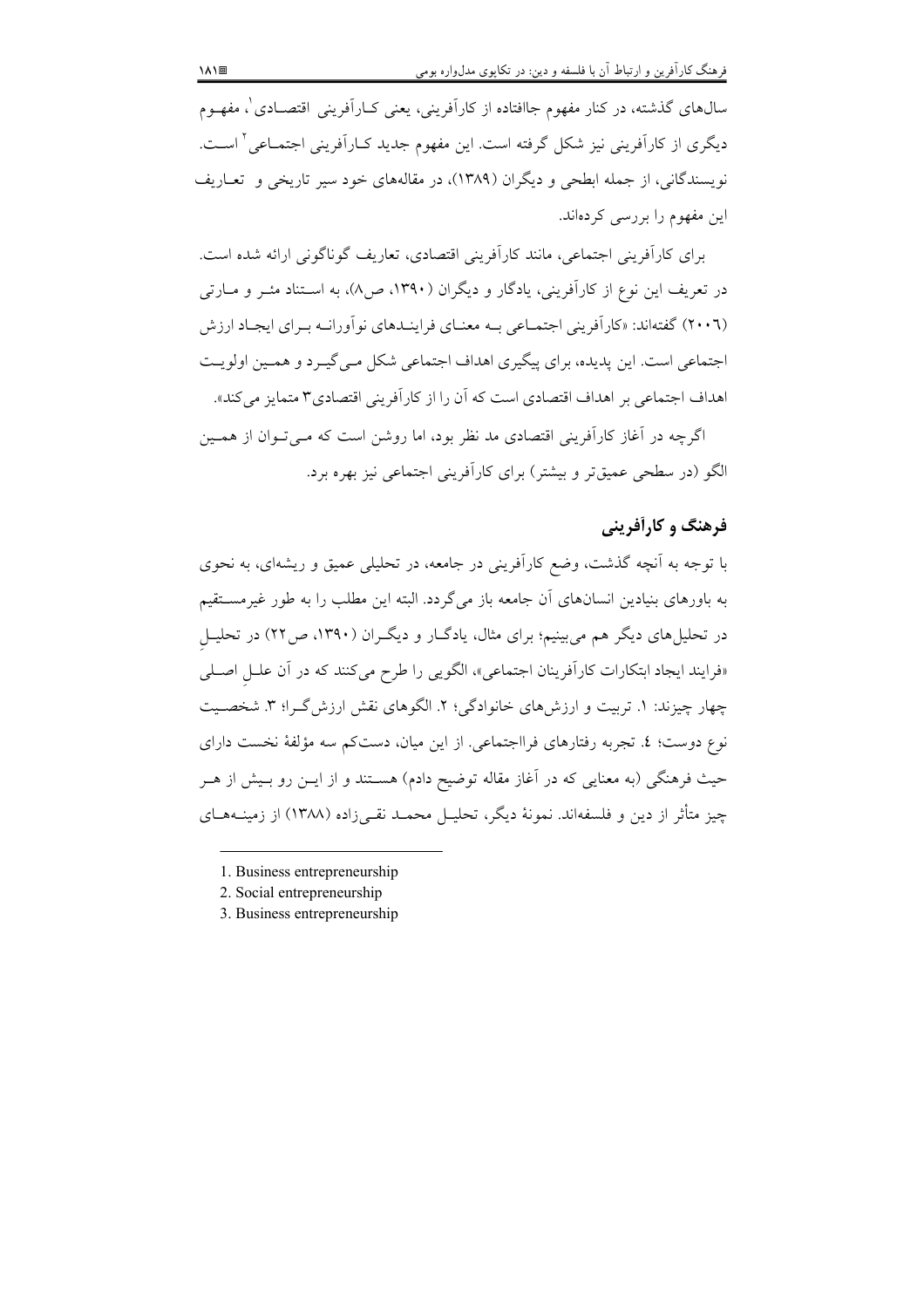توسعهٔ ژاپن است. او در چند جا از گفتوگویی که دربارهٔ «بنیانهای مدرنیتهٔ ژاپنبی» دارد، بر «سنت سختکوشی» و اهمیت «فلسفهٔ شووشی» در تحولات این کشور تأکید می کند.

ييش از اين نيز در اين زمينه تحقيقاتي انجام شده است. عموماً بحث از اين موضوع بــا نیمنگاهی به نمونهای قدیمی (به نسبت نمونههای جدید)، یعنی بحث مـاکس وبـر ( ١٨٦٤ – ۱۹۲۰) در اخلاق پروتستانی و روح سرمایهداری ٔ، انجام مے شـود، و حتـی برخـی او را اولین کسی می دانند که این رابطه را مد نظر قرار داد و در زمینــه آن تحقیــق کــرد. اجمــالا، طبق تحلیل وبر، آیین پروتسـتان و اخلاقیـات خــاص آن موجـب گــرایش مــردم بــه روح سرمایهداری بود؛ یعنی، گـرایش هـای عقلانـی، ارزش هـای اخلاقـی، مخالفـت بـا زهــد و گوشهگیری و ویژگیهایی از این دست، موجب تغییراتی در وضع اقتصادی شد. بـه اعتقـاد او، روح سرمایهداری مدرن همان اخلاقیاتی را مبی طلبیـد کـه پروتسـتانهـا پـیش نهادنـد (Weber, 1976؛ بر دلی، ١٣٨٦، ص٦٥: اسلامی، ١٣٨٣). از سوی دیگر، وبر استدلال می کرد که در فرهنگی که در آن جادو و باورهایی از آن دست رواج داشته باشــد، امکــان پــرورش اقتصاد عقلاني، كارآفريني و چيزهايي ماننـد آنوجـود نـدارد؛ نمونـه چنـين وضـعي هنـد (دست کم در عصر ویر) بوده است (Weber, 1958).

<sup>1.</sup> Max Weber

<sup>2.</sup> The Protestant Ethics and the Spirit of Capitalism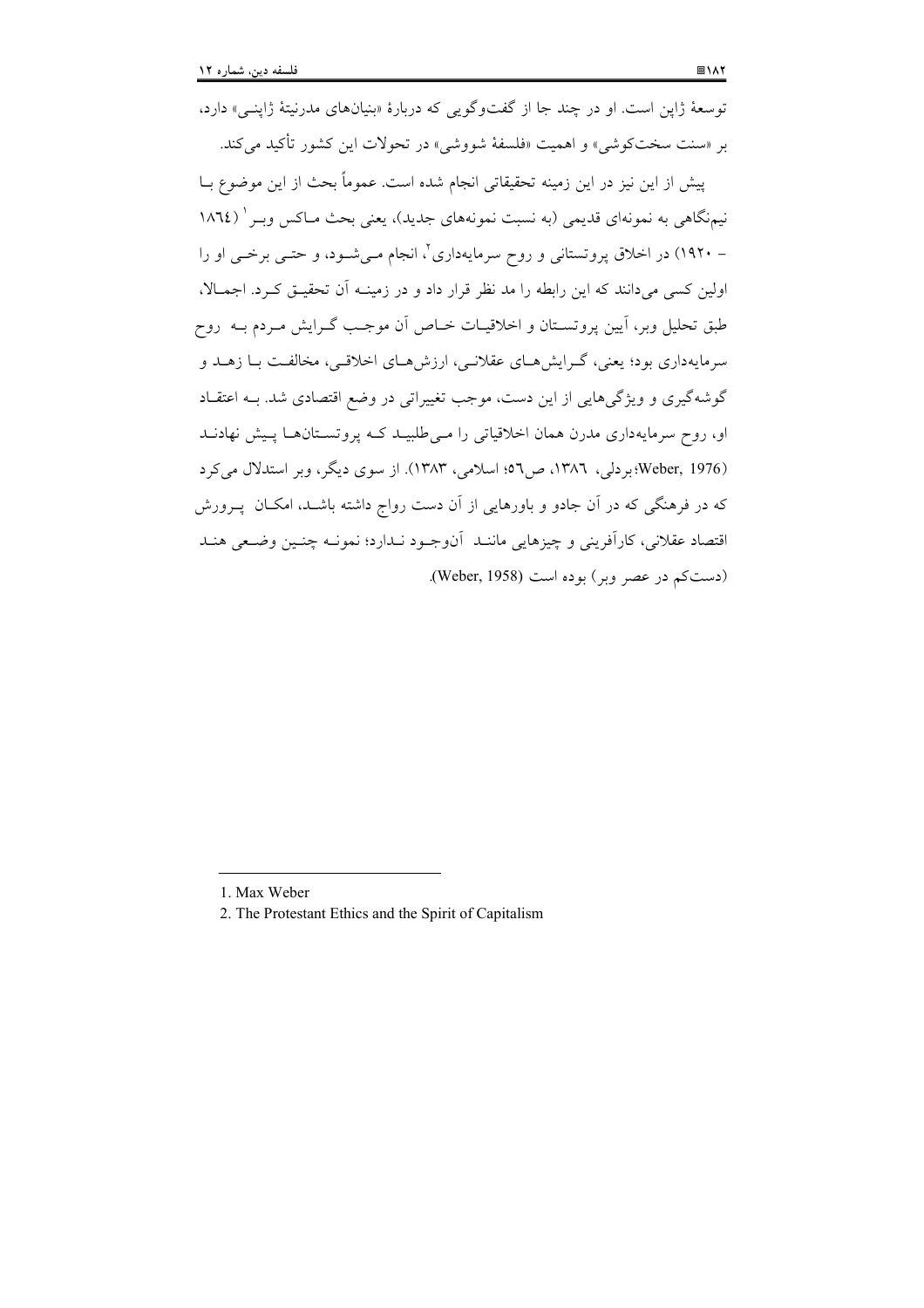

نمودار ۱: مناسبات متقابل كارآفريني و فلسفه (محققساخته، ۱۳۹۰) در زمینه رابطه فرهنگ و کارآفرینی، پژوهشهای تجربی نیز انجـام شـده اسـت؛ بـرای مثال، یکی از این پژوهشها دربارهٔ وضعیت کارآفرینی مهاجران به لندن اسـت. پژوهشـگر این تحقیق مهاجران لندن را بررسی و آنها را به شش گروه تقسیم کـرده اسـت: هـنـدیهـا، پاکستانی ها، بنگلادشی ها و … . سپس، وضعیت کـارآفرینی هـر یـک از ایـن گـروههـا را سنجیده است. در پایان، او تفاوت وضع کارآفرینی این اقوام را به شرایط فرهنگی آنها (کـه از نظر پژوهشگر عبارتاند از تعلیم و تربیت ْ، دین، ارزشهای اخلاقی، نوع روابط فامیلی،

1. Education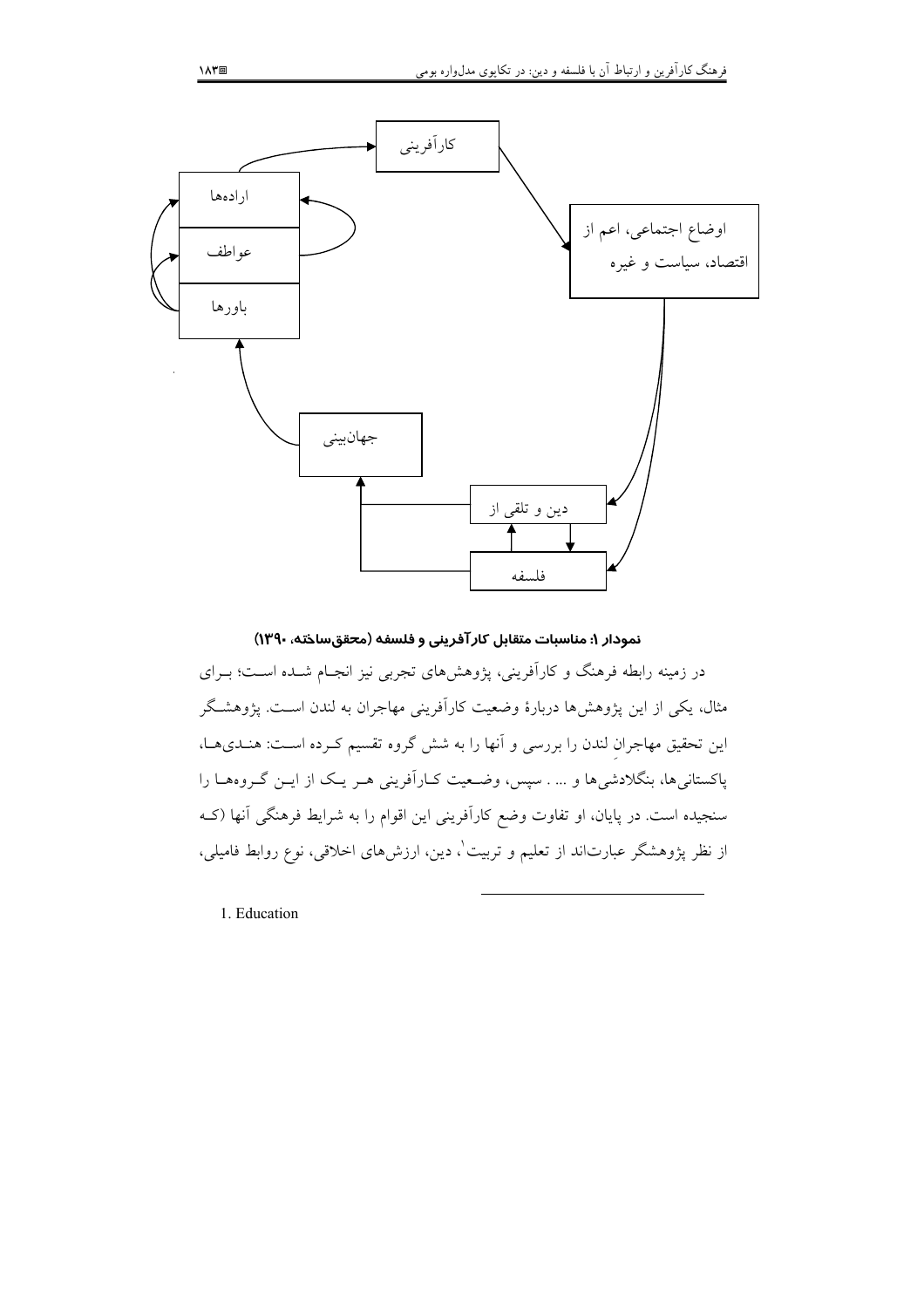فرهنگی دارند که آنها را به سمت کارآفرینی سوق میدهـد. ویژگـی هـای چنـین فرهنگـی چيست؟

# فرهنگ کارآفرین و عناصر آن

به باور ما، با توجه به آنچه گذشت، «فرهنگ کارآفرین»، فرهنگی است: ١. زمینه را برای کارآفرینی افراد فراهم می کند؛ ۲. «باور»هایی را که برای کارآفرینی لازماند، در آنها رشد میدهد. با نظر بــه اَنچــه گذشــت، در واقــع فرهنـگ کــاراَفرين داراي مؤلفــههــاي مربــوط بــه «باور»هایی است که این «بـاور»هـا زمینـه را بـرای کـارآفرینی فـراهم مـیکننـد. در چنـین فرهنگی، افراد به طور کلی روحیه کارآفرینی دارند. <sup>۲</sup> بر همین مبنا، می تــوان «فرهنـگ ضــد کارآفرین» را نیز تعریف کرد. فرهنگ ضد کارآفرین، یعنی فرهنگی که:

١. زمینه را برای کار آفرینی افراد فراهم نمی کند؛

۲. «باور»هایی را در فرد پرورش میدهد که مخالف و ناسازگار با ارزشهای کارآفرینی است.

# عناصر اساسی در فرهنگ کارآفرین

فرهنگ کارآفرین باورهای خاصی را درباره موضوعهای زیر به افـراد ارائـه مـیدهــد. ایــن

١. در نمونه أخر، نویسنده به این نتیجه رسیده است که وضعیت کاراّفرینی مسلمانان اسپایی از غیرمسـلمانان ضعيفتر است و كوشيده اين امر را تحليل و تعليل كند (رفيق، ١٩٩٢).

۲. روشن است که کارآفرین بودن فرهنگ حـالتی طیـفوار دارد؛ یعنـی چنـین نیسـت کـه یـک فرهنـگ یـا کارآفرین باشد یا کارآفرین نباشد، بلکه کارآفرین بودن یا نبودن دو سر طیف هستند و غالـب جوامـع در میـان دو سر طیف قرار دارند. مهم این است که هرچه بیشتر به سر «کارآفرین بودن» نزدیک شویم.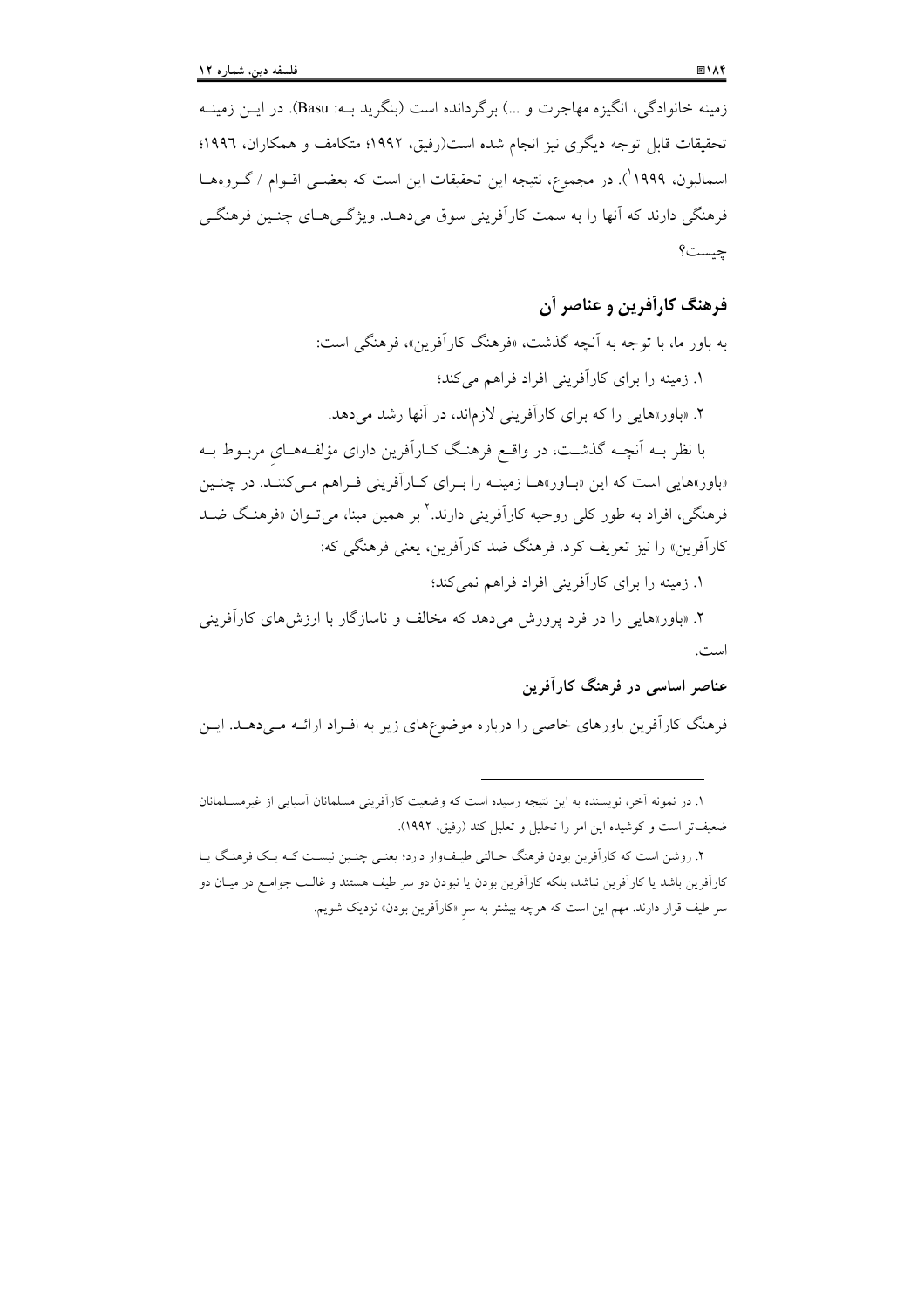موضوعِها (که البته میتوان شمار آنها را کم یا زیاد کرد)، مهمترین موضوعِهایی هستند ک دیدگاه فرد درباره آنها به طور مستقیم بر (۱) کارآفرین بودن/ نبودن و (۲) درجـه و میــزان کارآفرینی تأثیر دارد.' در هر مورد، نمونــهای از پشــتوانههــای دینــی کــه در تأییــد فرهنـگ كارآفرين است، ذكر مي شود.

دربارهٔ عناصر انتخاب شده باید این توضیح را افزود که: عناصر مهم در کارآفرینی افـراد را می توان از دو طریق برشمرد: الف) با تحلیل کاری که کارآفرین انجـام مـی(دهـد؛ ب) بـا بررسی تجربی و مطالعه افراد کارآفرین. عواملی که در اینجا شمرده شدهاند، با نظر بــه هــر دو راه بوده است؛ هر چند برای این مقاله تحقیق تجربی انجام نشده است. از ایــن رو: اولاً، میتوان این عناصر را کم یا زیاد کرد؛ ثانیاً، برای این عناصر ترتیب منطقــی در نظـر گرفتــه نشده است؛ چرا که در ادبیات کارآفرینی که بیشتر مبتنی بـر پـژوهشهـای تجربـی اسـت، حیث ترتّب منطقی عوامل و تدقیقهایی از این دست کمتر مد نظر هستند. این نکته را نیــز باید افزود که این الگو شکلی ابتدایی و پیشنهادی است و باید با نقد و اصلاح تکمیل شود

١. اين موضوعها بر اساس ترتيب خاصي تنظيم نشدهاند. قطعا در ميان أنها بعضي نسبت به ديگري اساسي تـر هستند. اما در اینجا، صرفاً لیست شدهاند و رابطه منطقی بین اّنها بررسی نشده است.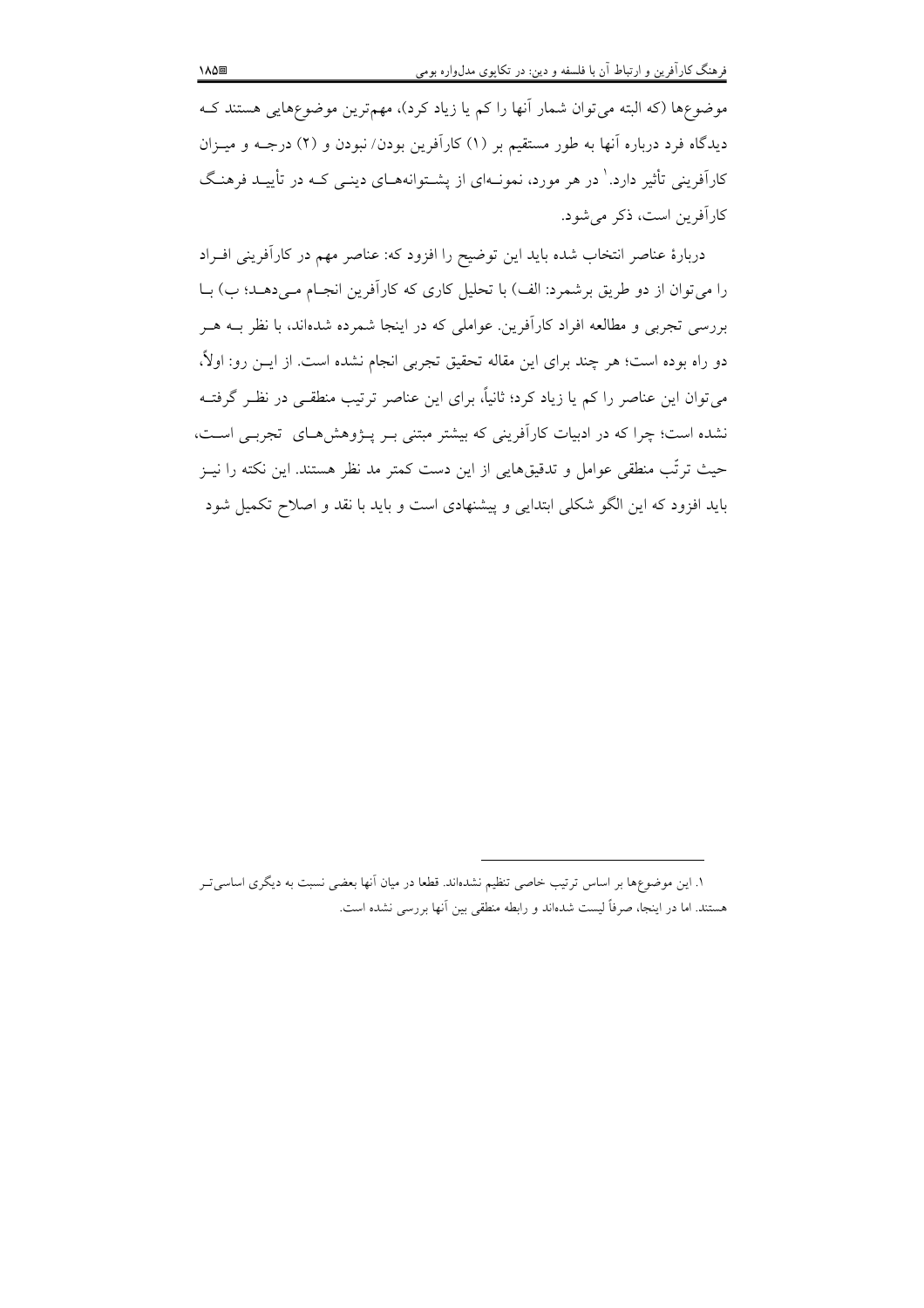

نمودار ۲: همگنی عناصر اساسی فرهنگ کارآفرین و نمونههایی از مصداقها در نظام

ارزشی و دینی (محققساخته، ۱۳۹۰)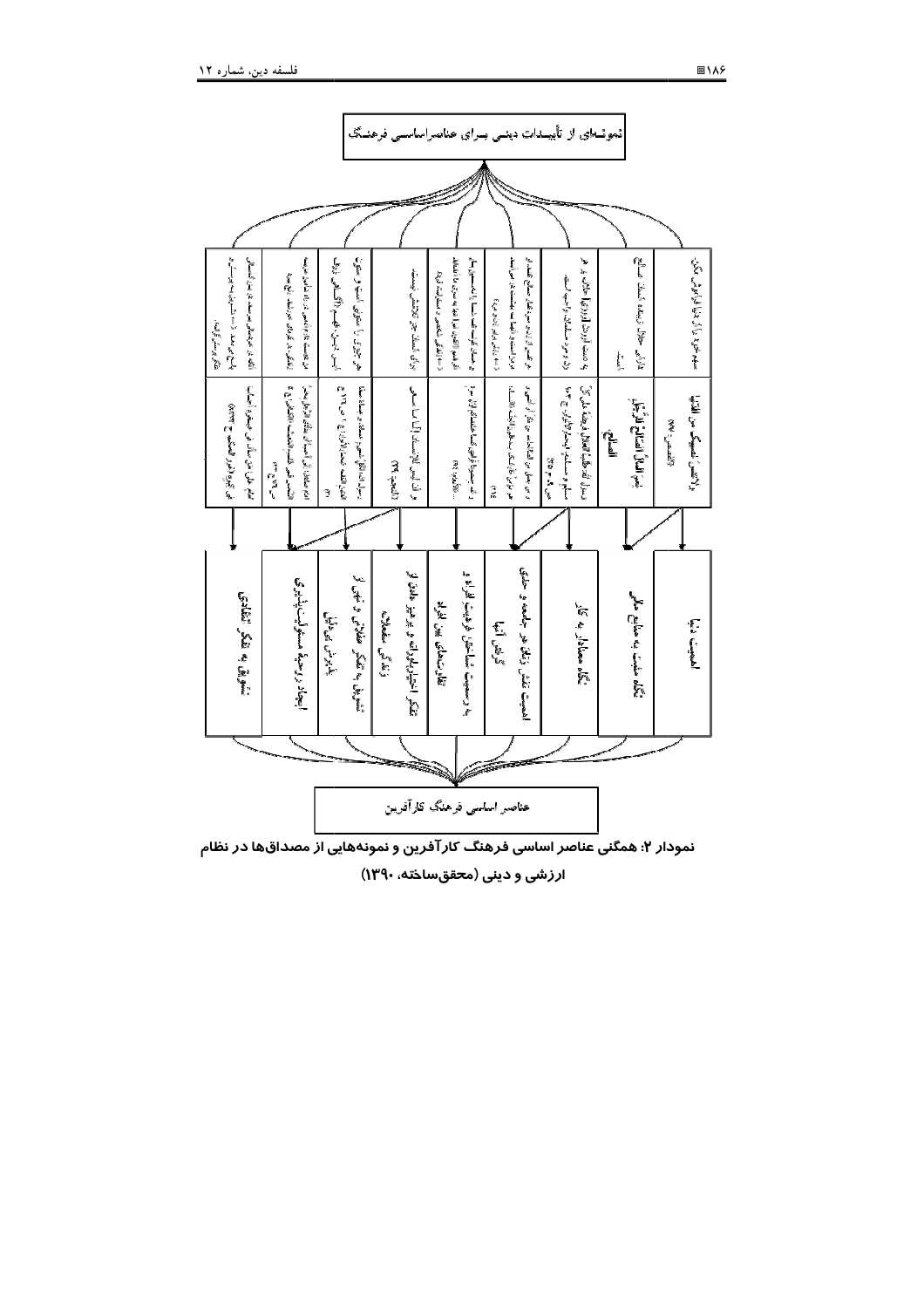#### اهميت دنيا

اگر دنیا به کلی بی|رزش باشد و هیچ نکته مثبتی در آن یافت نشود (چنان که فرهنگ ضـد کارآفرین چنین باوری را به فرد ارائه میدهـد)، طبیعـی اسـت کــه کــارآفرینی نیــز در ایــن فرهنگ رشد نخواهد کرد.' فرهنگ کارآفرین دنیا را به جدّ می گیرد.

رفتار فرد و سبک زندگی <sup>۲</sup> او وابسته به معنایی اسـت کــه او بــرای زنــدگی|ش در نظــر دارد. سبکها و دیدگاههای مختلف درباره زندگی و معنای آن، هر دو از مسائل مورد بحث فیلسوفان، از یونان باستان تا به امروز بودهاند؛ برای مثال، مکاتب کلبی و رواقی، وقتبی ک از زندگی خوب بحث می کنند، توجه چندانی بـه معبارهـای بیرونـی (مثـل ثـروت) بـرای زندگی خوب ندارند. اما ارسطو درباره زندگی خوب بحث می کند و یکی از مؤلفههبای آن را حدی از ثروت (عامل بیرونی) می داند (البته در اینجا مراد برتـری دادن یـک دیـدگاه بــه دیدگاه دیگر نیست). روشن است کـه از جهـتِ مـورد بحـث، دیـدگاه ارسـطویی پویـایی بیشتری در جامعه ایجاد می کند.

خداوند در قرآن کریم میفرماید: «و سهم خود را از دنیـا فرامـوش مکـن». ؓ (القصـص: ۷۷، ترجمه فولادوند). زندگی پیامبر اکرم۹ و امامان معصـوم: نیــز نشــانه اهمیــت و لــزوم جدّی گرفتن دنیا است؛ برای مثال، می توان به تلاش های امیرالمؤمنین در آباد کردن مناطق، درختکاری، و کندن چاه اشاره کرد. افزون بر این میدانیم که ائمه و پیشوایان ما، نــه تنهـا نگاه منفی به تجارت نداشتند، بلکه گاه خود نیز به آن می یرداختند.

## منابع مالمی

از مهم ترین انگیزههای کارآفرینی، به دست آوردن قدرت مالی و استقلال اقتصـادی (پـول) است. اما، پرسش اینجاست که چه مقدار یول؟ فرهنگهایی که فقر و سـادگی را تــرویج و

2. Life-style

٣. ولاتنسَ نصيبِک من الدّنيا.

۱. نیاز به گفتن نیست که در این نوشتار، فرهنگ در دو معنای کاملا مربوط به هم به کار میرود: از یک سـو به درونیات «فرد» اشاره دارد و از سوی دیگر به دیدگاهها، شرایط، نهادها، قوانین و اخلاقیاتی کـه توسـط جامعـه (اعم از قدرت نهادینه شده و دولت، و اکثریت جامعه یا به تعبیری روح جامعه) اشاره دارد.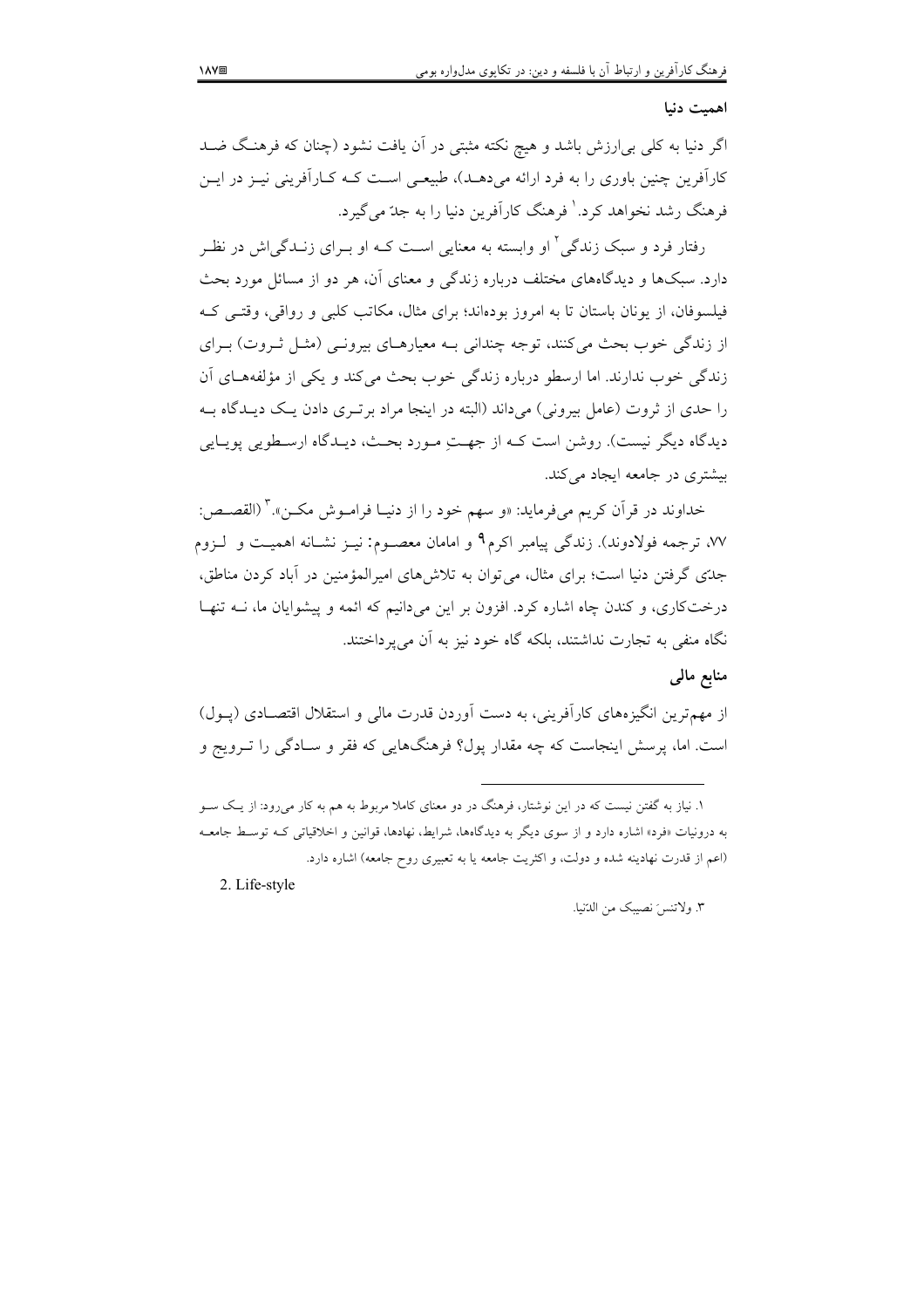تبلیغ میکند (و به همین روش ، افرادی که به *فضیلت فقر* باور دارند) نمی توانند کارآفرینی را گسترش دهند.' بر عکس، در جامعهای که پول «خوب» محسـوب مـیشـود و ثروتمنــد بودن نه تنها «رذيلت» و «بد» نيست، «فضيلت» هم هست، طبعـا كـارآفريني رشـد بيشـتري خواهد داشت. دیدگاهها درباره یول و ارزش آن (که مسائلی فلسفی به معنای عـام هسـتند) از مهمترین مواضعی است که فرهنگ کـارآفرین و فرهنگ ضـدکارآفرین را از هــم جـدا مي كند. فرهنگ ضدكارآفرين «ثروتستيز» و «ثروتمندستيز» است.

حدیث نبوی میفرماید: «دارایی حلال زیبنده انسان صـالح اسـت».<sup>۲</sup> مولــوی بــر مبنــای همین سخن سروده است: «مال را کز بهر دین باشی حمـول / نعـم مـالٌ صـالحٌ خوانــدش رسول» (مولوی دفتر اول، بیت ٩٨٤). افزون بر این، پیامبر اکرم۹ خود در جوانی همـراه بــا حضرت خدیجه۳ به فعالیت اقتصادی پرداختند و حضـرت خدیجـه کـه بـه لحـات مـالی توانمند بودند، نـه تنهـا نكـوهش نشـدند، بلكـه از توانـايىهـاى مـالى ايشـان در راسـتاى ارزش های دین اسلام استفاده شد.

## کا,

این پرسش ساده را در نظر بگیرید: چرا کار کنم؟ به نظر می رسد دو نوع پاسخ کلـی بـرای این پرسش به ذهن می آید: ۱. کار کن تا گذران عمر کنی و زندگیات را بچرخانی؛ ۲. کـار کن چون کار «جوهر» تو است؛ کار کن تا خودت را شکوفا کنی؛ کـار کـن تـا بــه دیگـران کمک کنی. روشن است که دیدگاه افراد درباره کار تأثیر مستقیمی بر نحوه کار کـردن آنهـا دارد (انگیزه، تلاش، خلاقیت، رضایت شغلی، درآمد و …). فرق روشـنی وجـود دارد بـین کسی که کار می کند تا زندگی کند و کسی که زندگی می کند تا کار کند. ف د اول استعداد زیادی دارد تا از زیر کار بگریزد و کارش را به دوش دیگری بگـذارد و در اولـین فرصـت کار را ترک کند. به علاوه، کیفیت کار هم برای این فرد اهمیت ندارد؛ تنها چیزی که بـرای

۱. روشن است که منظور از فقر، فقر مادی و ظاهری است. در اینجا هرگز فقر معنوی (فقری که فخـر پیــامبر بود) مد نظر نيست.

٢. نِعمَ المالُ الصّالحُ للرَّجُلِ الصالحِ (براي مصادر، بنگريد به: فروزانفر، ١٣٧٦، ص٤٩).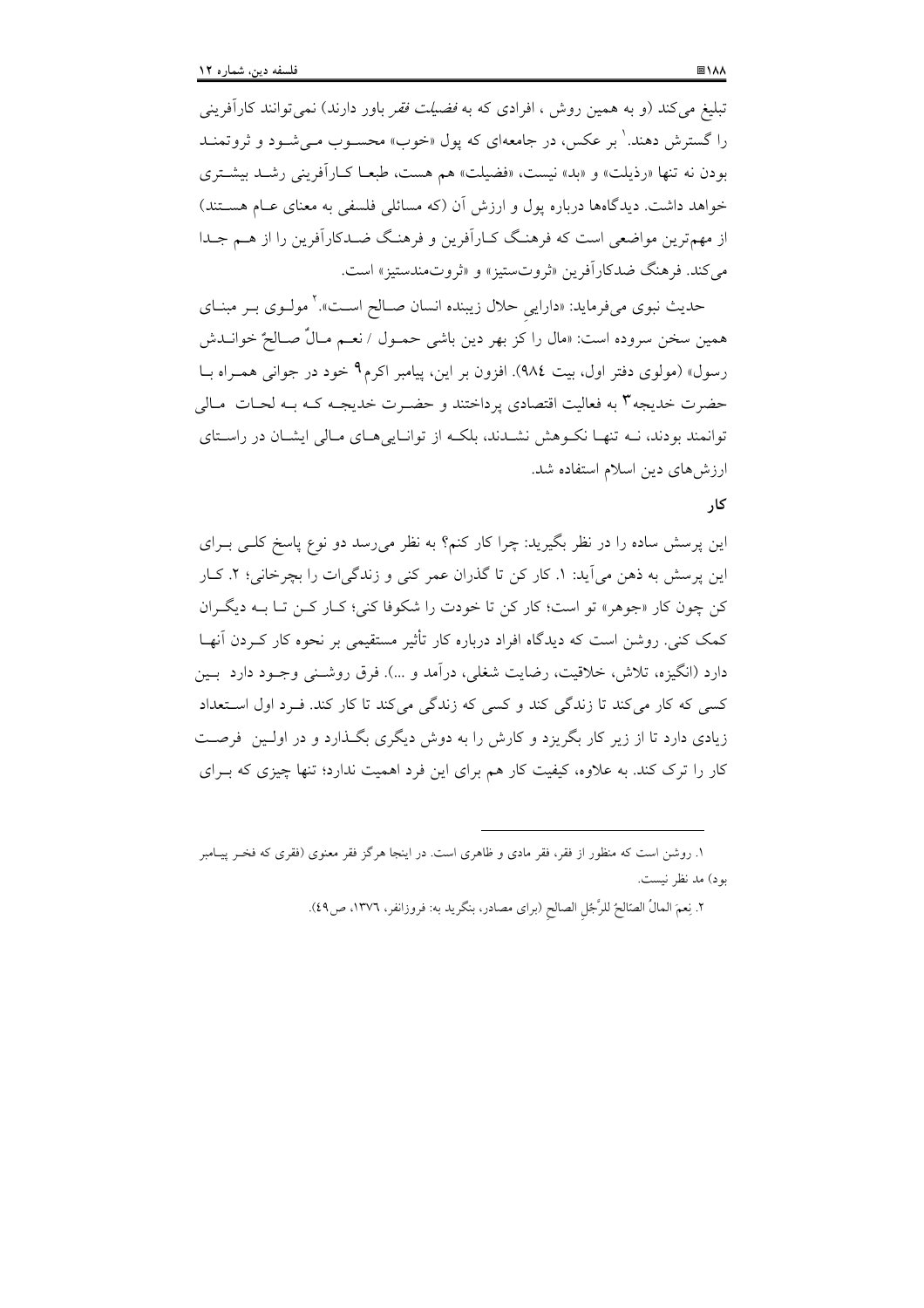او اهمیت دارد پول است. فرد دوم، ویژگیهایی کاملا بر عکس دارد؛ برای مثـال، فـرد دوم به خاطر اشتیاق و علاقهای که به کار دارد، رضـایت شـغلی نیـز دارد. فـردی کـه رضـایت شغلی دارد، زمینه بهتری بـرای رشـد توانـاییهـای فـردی و پـرورش تفکـر خـلاق دارد. كارآفريني هم نيازمند همين ويژگيها است.

در روایت است که امام موسی کاظم۷ بر روی زمینشان کار میکردنــد و در پاســخ بــه یکم از اصحاب فرمودند: «اساسـاً کــار و فعالیــت در زمــین از ســنن پیغمبــران و اوصــیای پیغمبران و بندگان شایسته خداوند است» (مطهری، ۱۳۷۹، ص۱۸۲ – ۱۸۷). در روایـات بسیاری نقل شده است که پیامبر (ص) و ائمه معصومین از بیکاری بیزار بودنـد و از دیــدن جوانان بیکار نیز غمگین می شدند (محمدی ریشهری، ۱۳۸٤، ۲۹).

## نقش زنان

از موارد مهم دیگر که موجب میشود فرهنگی کارآفرین باشد و فرهنگی کارآفرین نباشـد، نوع دیدگاهها درباره جایگاه و نقش زنان است. از عوامل مهم در کارآفرینی نیروی انســانی است. به طور متوسط و تقریبی، نیمی از جمعیت جامعه زن و نیمی مرد هستند. حـال، ایـن دو فرهنگ را در نظر بگیرید: فرهنگ الف باور دارد که زنان به لحاظ قدرت تفک منطقـی مانند مردان هستند و در زمینه تفکر خلاق، مشابه مردان و حتی شایستهترند؛ افزون بر ایـن، به لحاظ مدیریتی، تفکر مدیریتی زنان انسانگرایانــهتـر اسـت؛ در حـالی کــه نگــاه مردانــه خودخواهانه و معطوف به سود شخصی (منفعتطلبانه) است. فرهنگ ب معتقد است کـه زن توانایی عقلی بالایی ندارد و در نتیجه، جز در امور خانه کــاراَیی نــدارد؛ پــس بهتـر آن است که زن به کارهای خانه بیردازد و مرد کارهای بیرون را انجام دهد (البتـه بیـان مــن در اینجا بسیار سادهسازی شده و صرفا برای مثال است). به نظر می رسد کارآفرینی در فرهنگ الف بسیار یویاتر و فعال تر از فرهنگ ب است؛ چرا که دستکم (۱) نیروی انسانی بیشتری در دست است و (۲) با توجه به اینکه «دو عقل از یک عقل بهتر کار میکند»، بـا دو برابـر شدن آراء، دیدگاهها، ایدهها و ذهنِ های خلاق، وضعیت کارآفرینی هم بهبود خواهد یافت و افزون بر آن (٣) تفاوت نحوه نگاهِ زنان و مردان (در صـورتی کــه چنــین تفــاوتی واقعــاً وجود داشته باشد)، به حل مشکلات و رفع کاستی ها می انجامد.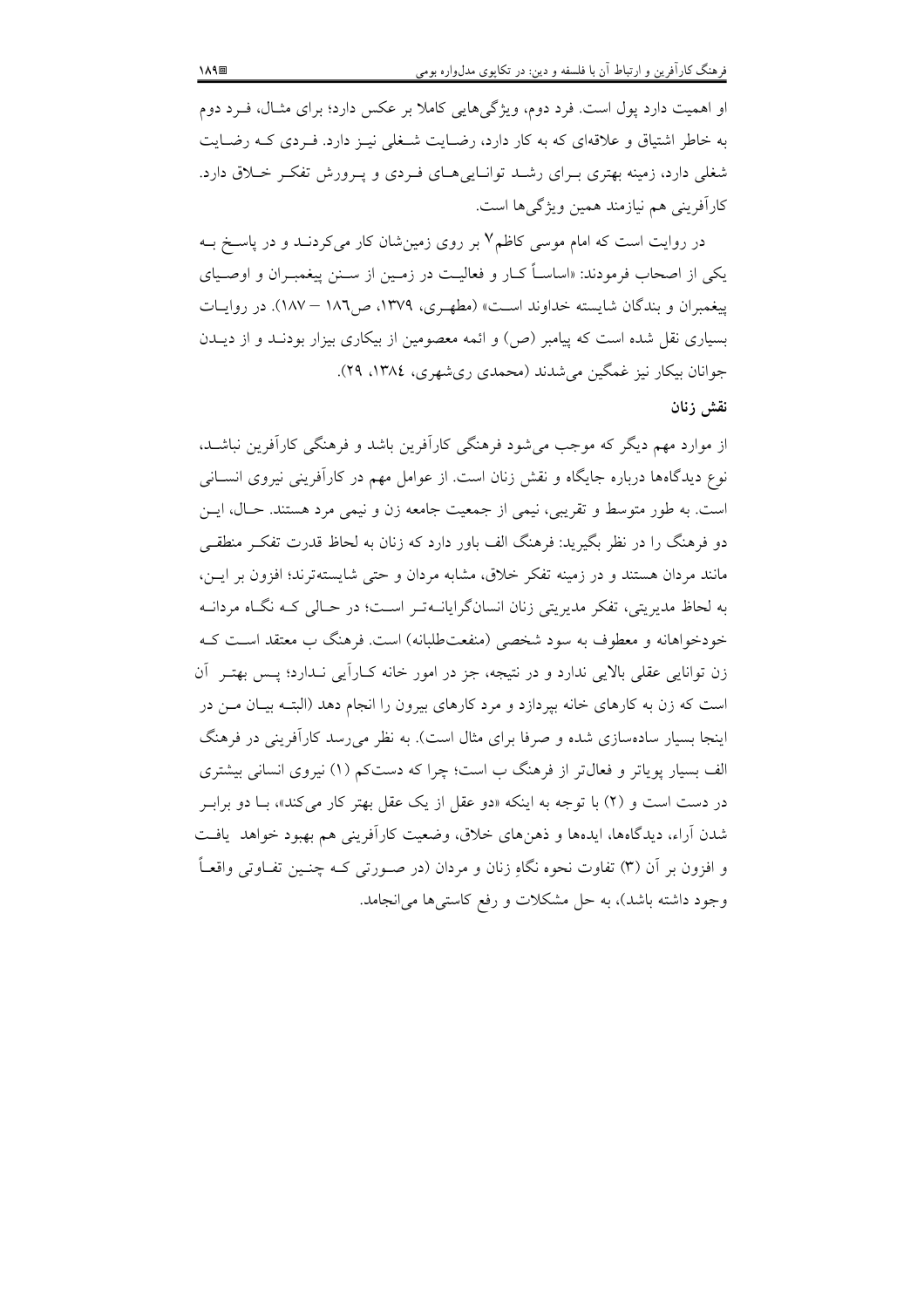پیامبر اکرم<sup>۹</sup> اهمیت و جایگاه واقعی زنان را به جامعه زمـان خــود شناسـاند و حقــوق زنان را زنده کرد. آیات قرآن که بارها زنان و مردان را به طور مساوی کنـار هــم مــی|ورد؛ مثلاً آیه ١٢٤ سوره النساء که میفرماید: «و هر کس که کاری شایسته کنـد، چــه زن و چــه مرد، اگر مؤمن باشد به بهشت می رود»' (ترجمه آیتی)، تأیید همین امر است. در دین مبـین اسلام ارزش زنان و مردان یکسان است؛ گرچه تفاوتهایی میان ایــن دو هســت، امــا ایــن تفاوتها دلالت به آن ندارد که نباید از توانایی های زنان در جامعه استفاده کرد، بلکه باید با عطف نظر به آن تفاوتها، توانایی های زنان و مردان شناخته شود و مسئولیتهای سازگار با توانایے های هر یک، په آنها واگذار گردد.

## فر د گر اہے

اگرچه شايد «فردگرايي» چيزي در كنار «يول» و «زنان» نيست (يعني قسيم آنها نيست) امــا چون از مواضع بسیار کلیدی و اساسی در فرهنگ کــارآفرین اســت، بایــد جداگانــه بــه آن بیردازیم. اجمالا فردگرایی، یعنی به رسمیت شناختن هر «فرد» بــه عنــوان موجــودی دارای حقوق، عاقل و داراي حق انتخاب.

برای توضیح منظور از فردگرایی، فرهنگی کـه فردگرایـی را بـه رسـمیت نمـیشناسـد. تصویر می کنیم: در این فرهنگ همه باید به یک شکل زندگی کنند، اختیار عمل و انتخاب در دست افراد نیست، الگوهای زندگی محدود و همه یک شکل هستند، و در واقــع شــکل زندگی افراد به آنها تحمیل شده است (= شبکل زنیدگی افیراد نتیجیه انتخباب خودشیان نیست). در مقابل، فرهنگی که فردگرایی را پذیرفتـه اسـت، فردیـت افــراد را بــه رســمیت می شناسد، افراد را در انتخاب سبک زندگی آزاد می گذارد و …؛ برای نمونـه، در جامعــهای که مردم باور دارند که «شغل خوب یعنی پزشکی»، بخش عظیمی از استعدادها هدر می رود و خلاقیت افراد کور می شود (زیرا: اولاً، نیاز به پزشک تنها یکی از نیازهای جامعــه اســت، نه همه نیازها؛ ثانیا، همه استعداد پزشک شدن ندارند، یـا بــه تعبیــر درســتتــر، بعضــیهــا استعدادشان بیشتر در چیزهایی غیر از یزشکی است). بـر عکـس، در جـوامعی کـه «شـغل

١. و من يَعمل من الصّالحات من ذكرٌ أو أنثى و هو مؤمنٌ فأولئك يدخلونَ الجنّه.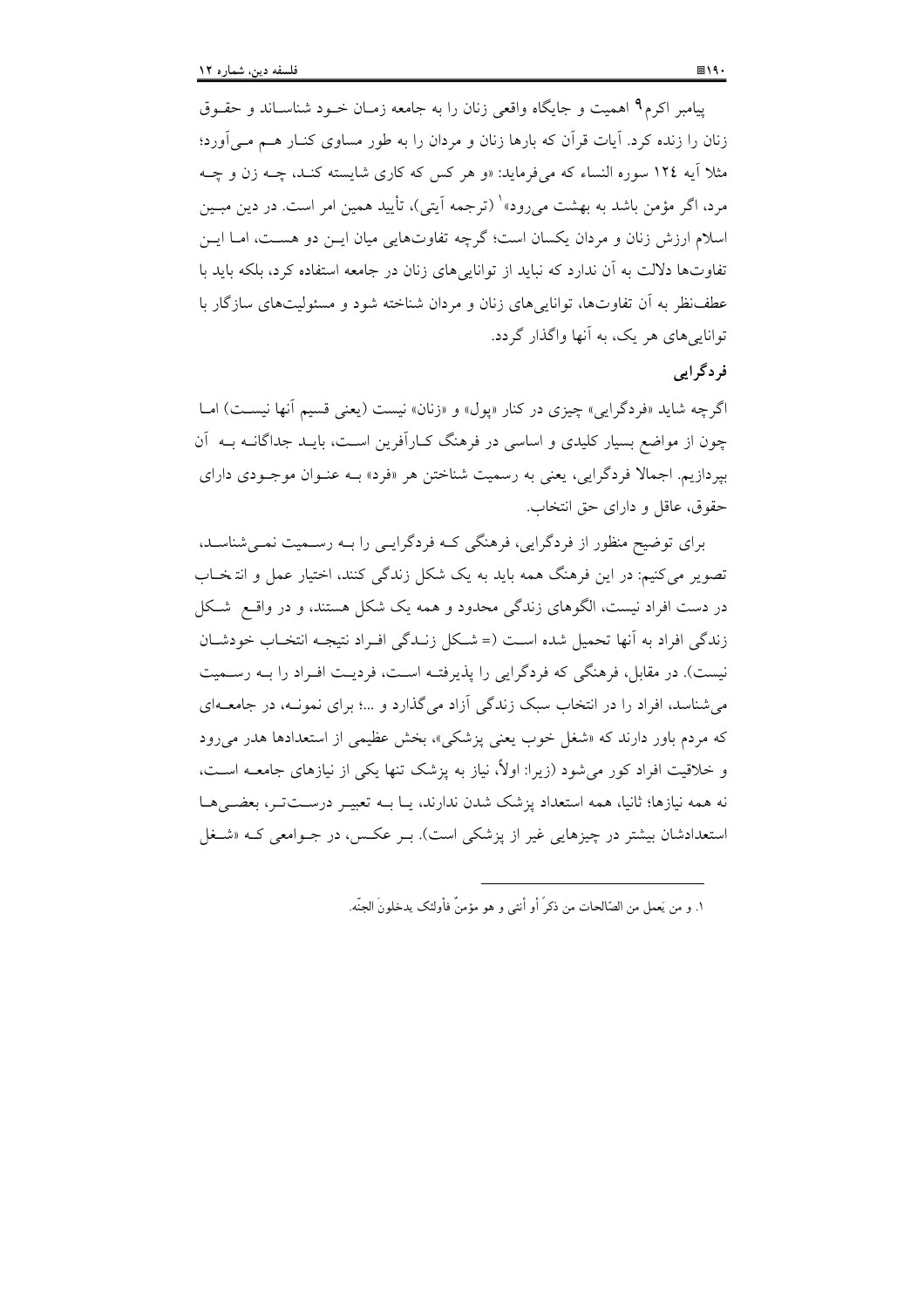خوب یعنی شغلی که دوستاش داری» هر کسبی بـه دنبـال علاقـهاش مـی گـردد و آن را می یابد؛ این شغل، هر چه که باشد، از اّنجا که نتیجــه جســتوجــوی فــرد و مــورد علاقــه اوست، رضایت شغلی به همراه میآورد و زمینه را برای شکوفایی شغلی فراهم میکند.

خداوند در قرأن مي فرمايد: «و همان گونه كه شما را نخستين بار أفريديم [اكنـون نيـز] تنها به سوی ما آمدهاید، و آنچه را به شما عطا کرده بــودیم پشــت ســر خــود نهــادهایــد، و شفیعانی را که در [کار] خودتان، شریکان [خدا] می پنداشتید با شــما نمــی بینـیم. بــه یقـین، ييوند ميان شما بريده شده، و آنچه را كه مي ينداشتيد از دست شما رفتــه اســت.» ْ (الأنعــام: ۹٤؛ ترجمه فولادوند).' این نحوه بیان قرآن و تأکیدهای دیگر، آدمی را مسئول زندگی خود ۔<br>تصویر میں کند. اگر انسان شخصاً مسئول زندگی خود باشد، باید «خـودش» بـرای خـودش تصمیم بگیرد، و طبعا نباید اختیار خود را به دست دیگری بدهد. اختيار

از پیش فرض های مورد نیاز کارآفرینی، اختیـار اسـت. وضـعیت اقتصـادی \_اجتمـاعی مـا (دست کم) تا حدی به افکار و اعمال خودمان بستگی دارد.

فرهنگی که به هر نحو و به هر اسمی این اختیار را از افراد سلب کنـد (یعنـی بـه آنهـا باورهای جبری را انتقال دهد) از بارآوری و کارآفرینی ناتوان خواهد بود.<sup>۳</sup> (البته این بحث منافاتي با فضبلت «قناعت» يا «غم نداشته نخوردن» ندارد).

نکته مهم و قابل توجه این است که امروزه با پیشرفت دانشهایی مثل عصبشناسی <sup>؛</sup> و فلسفه ذهن° و گرایشهای مرتبط با آن، عموما فرد را به سمت باور «جبر» پیش میبرند. تا بدانجا كه بعضي فيلسوفان (Scruton, 2005) گفتهاند امروزه از وظـايف (يـا كاركردهـاي)

|                        | ١. و لَقد جِئتمونا فُرادى كما خلقناكم اوّلَ مرةٍ و تركتم ما خوَّلناكم وراءَ ظهورِكم و ما نرى معكـم شـفعاءكمُ الّـذين |
|------------------------|----------------------------------------------------------------------------------------------------------------------|
|                        | ِعمتم اّنهم فيكم شركاءُ لقد تقطّعٌ بينكم و ضلٌّ عنكم ماكنتم تزعمونَ.                                                 |
|                        | ۲. افزودهها از مترجم است.                                                                                            |
|                        | ۳. این بحث هیچ تعارضی با «فضیلت قناعت» ندارد؛ در اینجا سخن از حیث دیگری است.                                         |
| محموله الموزوج اللاباء |                                                                                                                      |

4. Neurology

5. Philosophy of mind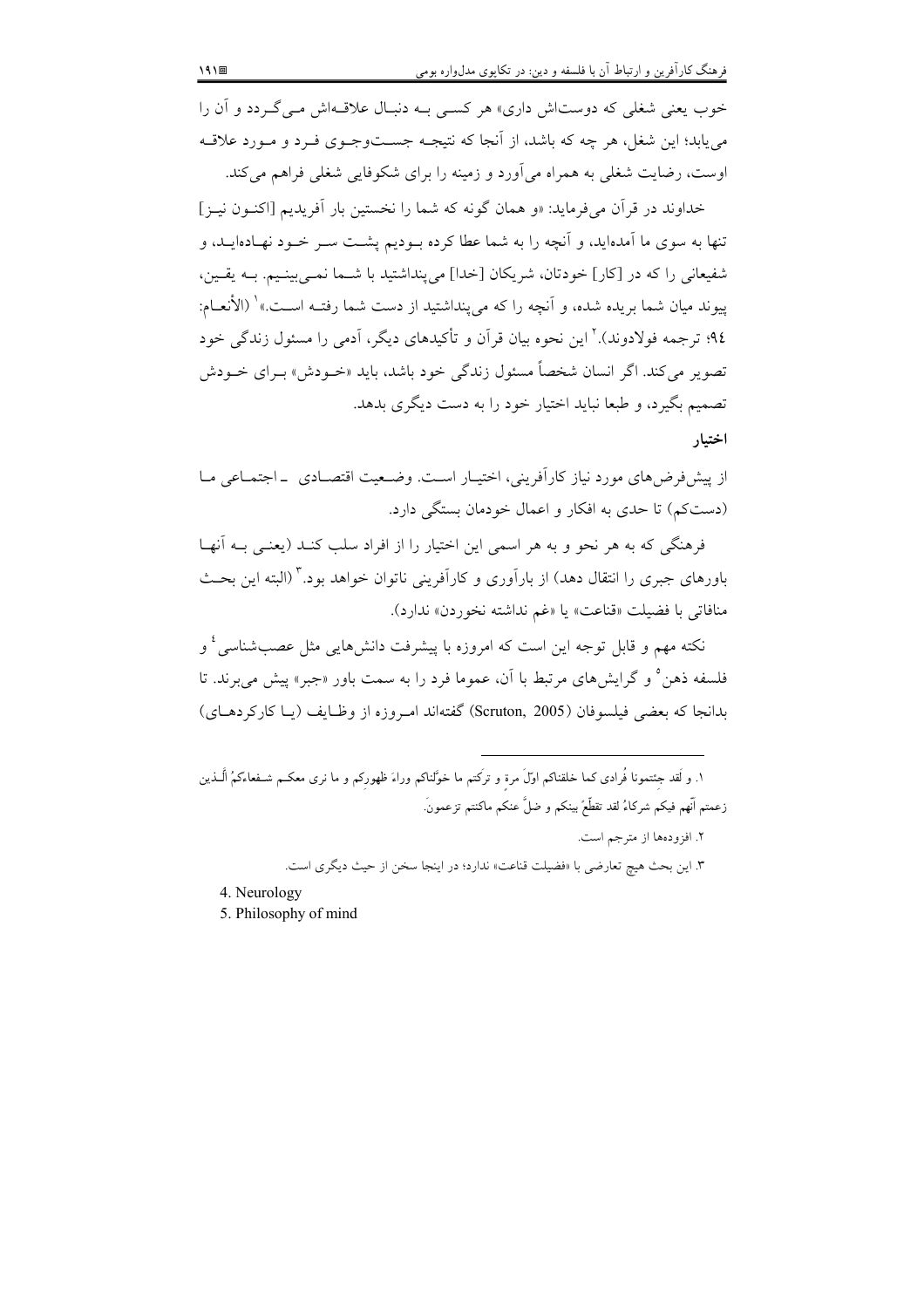فلسفه، دفاع از اختیار است، در مقابل علم (به معنای science) که جبر را القا می کند. اساساً دین و نگاه دینی بر نگاهی اختیارباورانه مبتنی است؛ چه اینکه اگر آدمیان مجبور بودند، فرمان خداوند به آدمیان بیهوده بود. افزون بر این خداوند به صراحت اختیـار انســان را گوشزد می کند؛ برای مثال، آیه ۳۹ سوره النجم مبی فرمایـد: «و اینکــه بــرای انســان جــز حاصل تلاش او نیست»` (ترجمه فولادوند) و نیز آیهای که پـیشتر بـه آن اشـاره کـردیم

#### عقلانيت

(رعد: ۱۱).

یکی از گونههای مهم عقلانیت، عقلانیت هدف-وسـیله<sup>۲</sup>اسـت. بنـا بـر عقلانیـت هــدف-وسیله، رفتاری عقلانی است که با توجه به هدف (غایت)، بهتـرین وسـیله را برگزینـد. بــا توجه به این تعریف پیداست که اساساً فرایند تصمیمگیـری<sup>۳</sup> مـؤثر و کـارا صـورت عینـی عقلانیت هدف-وسیله است؛ چه اینکه بهترین تصمیم آن است کـه وسـیله مناسـب بـرای رسیدن به هدف را فراهم آورد. تصمیمگیری به این معنا یک هنر است و توجه بــه مراحـل تصميم گيري مؤثر، نسبت وثيق أن با تفكر عقلاني را نشان مي دهد (38-23 Adair, 2007, p.

حضور عقلانیت، از یکسو به فرایندهای تصمیمگیـری و مسـائل مربـوط بـه اَن کمـک مي کند، و از سوي ديگر يا خرافه مقابله مي کند. پر اين اساس، فرهنگي کـه خرافـهيـروري می کند و عقل را کوچک می شمارد، قطعا افرادی پرورش می دهد که از به کار گرفتن قسوه عقل شان ناتوان هستند. از طرف مقابل، فرهنگی که از کودکی افـراد را بــه گونــهای تربیــت می کند که همواره برای هر «مشکل»ی «فکر» کنند و «راهحل» بیابنـد، کارآفرینـان زیـادی را يورش مي دهد. نكته اين است كه راه حل مسائل را بايد با «عقل» يافت (نه بــا احساســات یا شانس و چیزهای دیگر).

در قرآن مبین، خداوند جابهجا بر «تعقل» تأکید میکند و انسانها را بــه آن مــی خوانــد. فرمان به عقل و عقلانیت در سراسر قرآن مشهود است. تأکیدهای پیشوایان دینی ما نیــز بــر

١. و أن ليس للانسان إلَّا ما سعى

2. End-mean rationality

3. Decision-making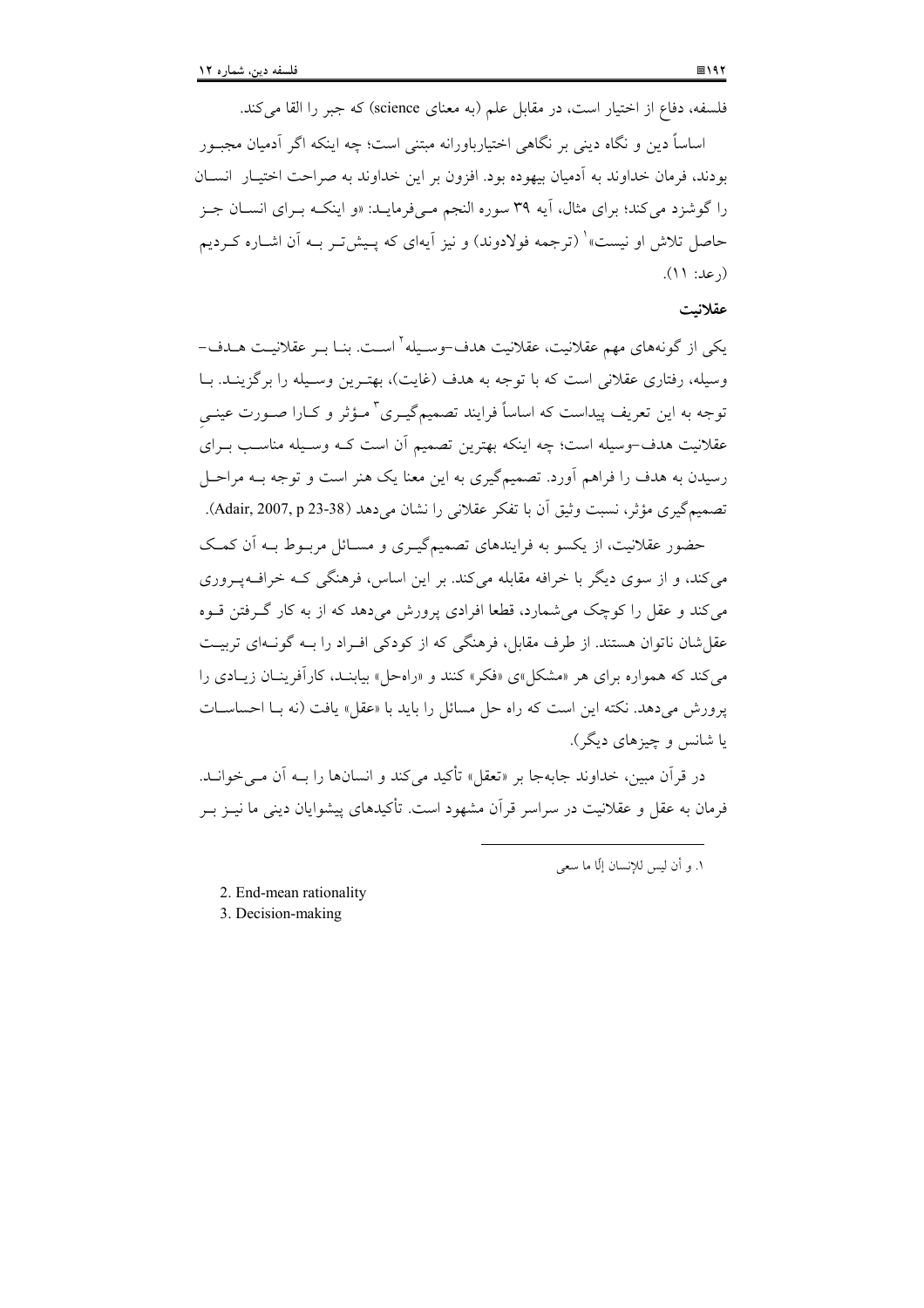اندیشه و خردورزی بوده است (محمدی ریشهری، ۱۳۸٤، ص۷۵–۸۸).

#### مسئوليت پذيري

از مشخصههای فرد کارآفرین این است که مسئولت زندگی خـود را بـه گـردن گرفتـه است. اساساً، تا فرد مسئولیت زندگی و وضعیت خودش را نپذیرد، هیچ تلاشی در راسـتای تغییر و تحول در آن انجام نمیِ دهد. اتفاقـاً، گذشــته از آنکــه در تــاریخ فلســفه بســیاری از فيلسوفان بر اخلاق و مسئولت فردي تأكيد داشــتند، فيلســوفان اگزيستانسياليســت تأكيــدي ویژه بر مسئولیتپذیری<sup>٬</sup> دارند؛ حت<sub>ی</sub> در کتابهایی که درباره این افراد بحث میکند، بحثی مستقل درباره مسئولیت دیده میشود (اگزیستانسیالیستهـا فردگرایــی را نیــز، بــه ً معنــایـی، بسیار بها می دهند).

اساساً نگاه دینی از فرد آدمـی مسـئولیت مـیطلبـد و فـرد دیــندار نــاگزیر از پــذیرش مسئولیت زنـدگی خـویش اسـت؛ بـرای نمونـه، امـام صـادق٧ در مـاجرایی بـه اصـحاب میفرمایند: «اگر یک سختی برای کسی پیش آید، خـود آن شـخص از همـه بـه تحمـل آن سختی اولی است. معنا ندارد که حادثهای برای یک نفر پیش بیاید و دیگری متحمــل رنــج شود» (مطهری، ۱۳۷۹، ص۱٤۷ – ۱٤۸).

#### تفكر انتقادى

از جمله چیزهایی که فلسفه به اَدمیان می|موزد، تفکر انتقادی است. ٔ فرهنگ کاراَفرین به افراد می آموزد که شاید نظرهایی که به شما گفتهاند، غلط باشد. از این رو، به شما جرئت پرسـیدن و اندیشیدن میدهد. در فرهنگ کارآفرین نظر هیچکس، به خاطر جایگاه یا شخصـیتاش، بــدون بررسی درست شمرده نمی شود، بلکه فقط سخنی «پذیرفتنی» است که دلایا ٍ خـوبی بـرای آن وجود داشته باشد. این که آیا برای هر سخن دلایل خوبی عرضه شده یا نه، و اینکه چطور باید به نقد نظریهها پرداخت، از مهارتهایی است که تفکر انتقادی آموزش می دهد.

1. Responsibility

۲. باید توجه داشت که تفکر انتقادی مساوی با فلسفه نیست؛ اما این دو بستگی زیبادی ببا یک دیگر دارنید. فلسفه بدون تفكر انتقادى وجود ندارد.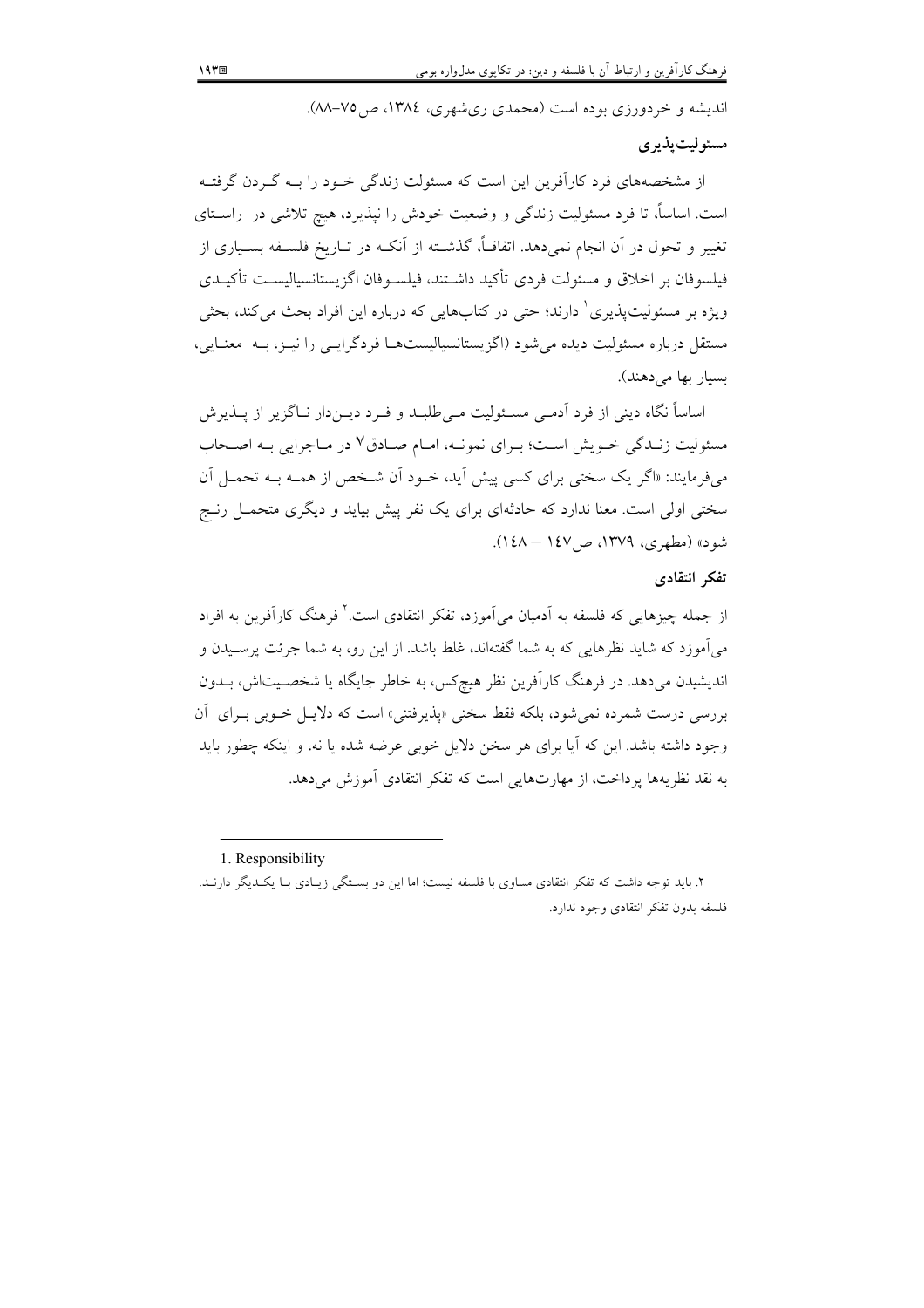افزون بر تأکید فراوان خداوند بر عقل و تعقــل، اشــاراتی در قــراَن هســت کــه ۖ دلالــت مستقیم بر تفکر انتقادی دارند؛ برای نمونه، خداوند یهودیان را سـزرنش مـیکنـد کـه چـرا عالمان ديني شان را به جاي خدا به الوهيت گرفتند (التوبه: ٣١). علامه طباطبايي در تفسـير این آیه می گوید: «و مقصود این است که به جای اطاعت خدا، احبـار و رهبـان را اطاعـت می کنند و به گفتههای ایشان گوش فرا می دهند، و بدون هیچ قید و شرطی ایشان را فرمـان می برند، و حال آنکه جز خدای تعالی احدی سزاوار ایـن قسـم تسـلیم و اطاعـت نیسـت» (طباطبایی، ١٣٧٤، ج ٩، ص٣٢٦) اینکه خداوند از مؤمنان انتظـار دارد حتـبی بــه پیشـوایان دینی شان نگاه پرسش گرانه و نقادانه داشته باشند (یعنی بی چون و چرا و تعبداً هر سخنی را نیذیرند) نشان از اهمیت والای تفکر انتقادی در آموزههای قرآن دارد.

## رفع چند ابهام

در این بخش می کوشم تا چند ابهام یا سوءبرداشت احتمالی را توضیح دهم و از این راه به روشن تر شدن مدعای مقاله کمک کنم.

## تفکیک گرایش از اقدام

فرایند کارآفرینی چند مرحله دارد. روشن است کـه مـدعی نیسـتیم توجـه بـه مؤلفـههـای برشمرده (امور فرهنگی) به تنهایی باعث تحقق تمام این مراحل مـیشـوند، بلکـه (۱) ایـن الگو بیشتر به «قصد» و «گرایش» به کارآفرینی نظر دارد و (۲) اگر از این نظرگاه بــه مسـئله نگاه شود، کم کم مراحل دیگر که بیشتر جنبهٔ اجتماعی، اقتصـادی و سیاســی دارنــد، بــرای «اقدام» كارآفرينانه آماده مي شود.

تصديق تأثير عوامل غيرفرهنگي (بيروني) و حدود آن

برای مثال اگر قوانین مربوط به راهاندازی یا توسعهٔ مشـاغل تـازه دشـوار و پیچیـده باشـد، عدهای از کارآفرینان بالقوه از این کار پرهیز میکنند؛ در حالی که اگر این قـوانین سـادهتـر بود آنها نیز اقدام به فعالیت کارآفرینانه مـیکردنــد. ایــن نمونــهای از تــأثیر بیرونــی اســت. بنابراین، اهمیت عوامل بیرونی در وضع کارآفرینی جامعه انکاناپذیر است.

با این حال، باید نکاتی را در نظر داشت: الف) حتی اگر شرایط بیرونی برای کارآفرینی مناسب نباشد، نباید از اهمیت و کـارکرد شــرایط فرهنگــی غفلــت کــرد. عناصــر فرهنگــی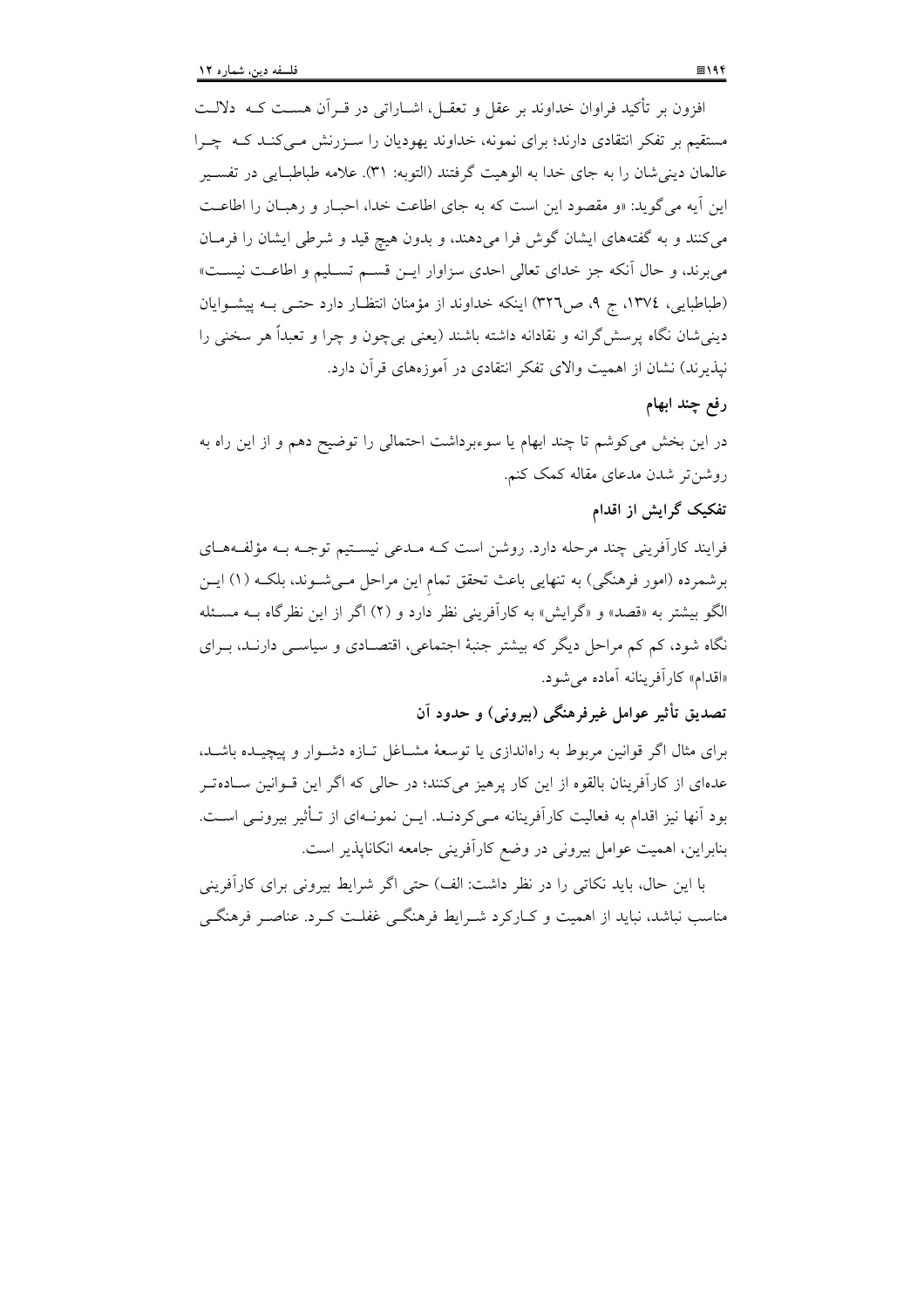دستکم بخشی از عناصر مثبت هستند که می توان از آنها استفاده کرد؛ ب) با تحلیل شرایط بیرونی، روشن میشود که خودِ اّنها نیز متأثر و ناشی از مسائل فرهنگی هستند؛ برای مثــال، اگر قوانین جامعهای برای کارآفرینی مساعد نیست، راه عبور از این وضع، گذر به بنیانهای آن قوانین و باورهای بنیادین قانونگذاران است. نمونهٔ دیگر، روابـط جامعــه بــا کشــورهای دیگر و تأثیر آن در کارآفرینی است. اگر چه این عامل بیرونی به نظر میرسـد، امــا اســاس تصمیمگیریها در سطح روابط خــارجی متــأثر از باورهــای بنیــادین و ارزش۵حـای اساســی (فلسفی و دین )است که با تغییر آن باورها، آن مسائل هم تغییر خواهند کـرد؛ ج) مسـائلی مثل تأثیر تربیت در کارآفرینی یا شخصیت کارآفرین، اموری غیرفرهنگی|ند: تربیتِ فــرد در کودکی امری درونی نیست. با این حال، توجه به عنصر فرهنگ و تقدم آن بر عناصر دیگر، در طولانی مدت به رفع این مسائل نیـز کمـک مـی کنـد. بـا تصـحیح اشـکالات فرهنگـی (باورهای نادرست) نسل های آینده درست و مطلوب تربیت مـی شـوند. افـزون بـر اینکـه، امروزه برای حل مشکلات ناشی از تربیت فرد در کودکی، به باورهای او متوسل می شوند. از این طریق، با تغییر باورهای او، نگاه وی را به مسائل عوض میکنند و تا حدی این مـانع را از پیش رو بر میدارند.

تفکیک «گرایش» به کارآفرینی از «اقدام»

نباید از الگویی که در این مقاله از آن سخن رفت، چنین فهمیده شود که از راه آموزش باورهای خاصی می توان «کارآفرین» پرورش داد. آنچه مدّ نظر بود این است که بـرای «گرایش» افراد به کارآفرینی، این زمینههای نظری اساسی هستند. با این حال، کارآفرینی ـ یعنی «اقدام» کارآفرینانه ـ به ابزاری نیاز دارد که هیچ چیـز دیگـری جـای آنها را نمی گیرد، این ابزار از سرمایه تا دانش امور مربوط را در بر می گیرد.

#### دربارة عنصر دين

خوب است که باز تأکید شود که دین، به عنـوان امـری اجتمـاعی-فرهنگــی «فــیiفســه» و «لابشرط» موجب ترويج كارآفريني نمي شود. چرا كه دين بـه ايـن معنـا شـامل ديـن هـاي بازدارنده و نادرست (مثلاً گرایشهایی که عقاید نادرست دارند) نیز می شود. از این رو، باید توجه داشت که فهم درست و عمیق از دین پاریگر فرهنگ کارآفرین است. بنابراین، عکس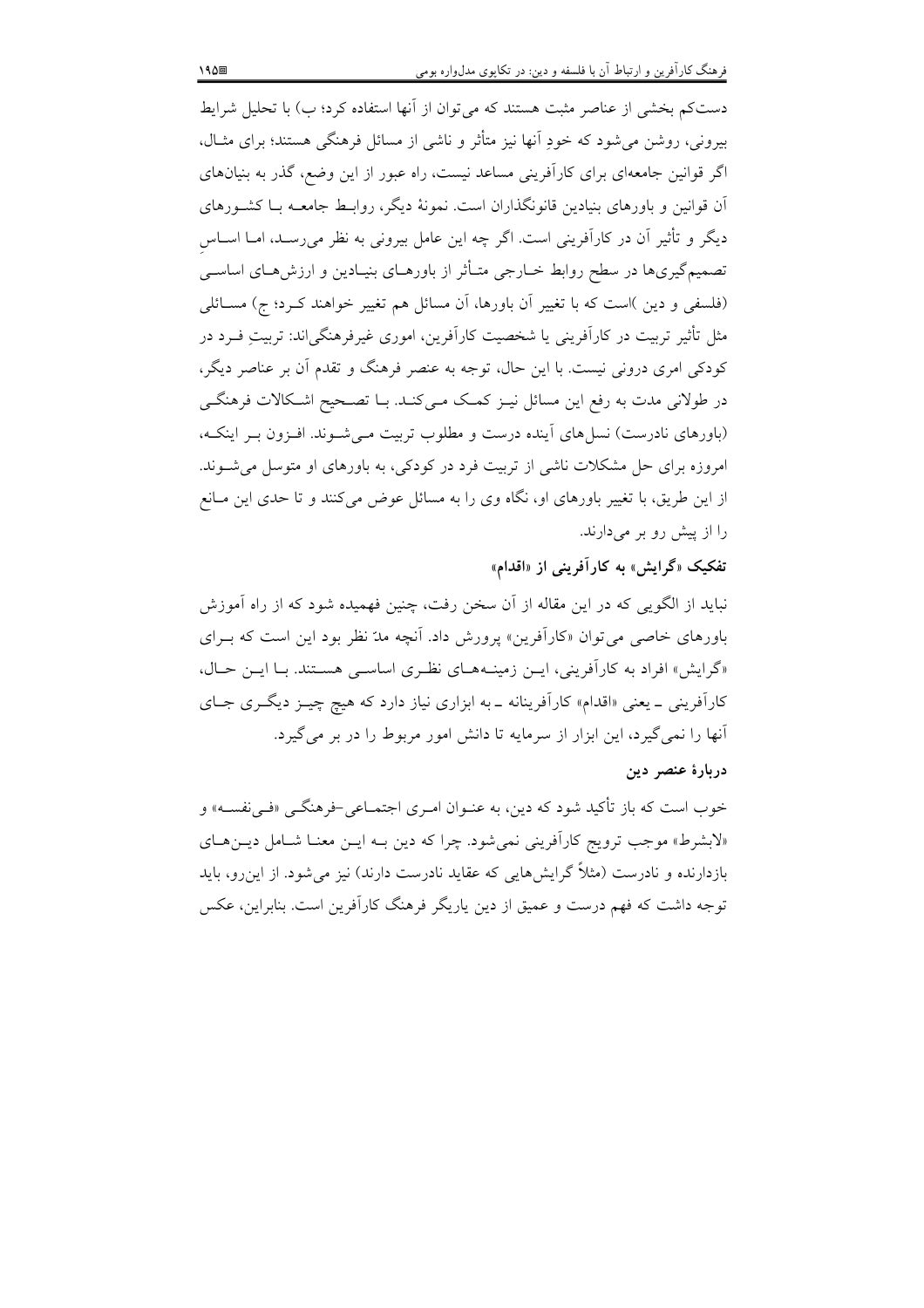این مطلب نیز صحیح است. باید توجه کرد بعضی باورها و آموزههـایی کـه بـا اسـتفاده از اعتبار دین مبین اسلام در میان مردم ترویج میشـود، ممکــن اســت موجــب بازدارنــدگی و ركود وضع اقتصادى جامعه شوند.

#### نتيجه

بنا بر آنچه گذشت، فرهنگ مجموعه درونیات فرد است و شامل سه حیث بیاور، عاطفیه و اراده می شود (ملکیان، ۱۳۸۵، ص ٤٢١–٤٣٢) و در نتیجه، فرهنگ بر دیگر نهادهای جامعــه، از حيث تأثير گذاري و تأثيريذيري، مقدم است (ملكيان، ١٣٨٥، ص ٤٢١-٤٣٢). طبق تحليل ما، از میان درونیات سه گانه فرد، باور بنیادین تر است و در نتیجه، اگر باورهــا تغییــر کننــد، عواطف و ارادهها نیز تغییر خواهند کرد. حال، از آنجا که دیــز و فلســفه بــه بنیــادیـزتـرین باورها میپردازند، دو عنصر مهم فرهنگ شمرده میشوند.

از سوی دیگر، به سبب اهمیت کارآفرینی و جایگاه ویژهای که در دنیـای فعلـی دارد و کارکردهای اقتصادی–اجتماعی مهمی که به دنبال مـی|ورد (نیـازی و کارکنـان نصـر اَبادی، ۱۳۸٦، ص۱۸-۲۰)، جا دارد ربط و نسبت آن را با فرهنگ بسنجیم. ما فرهنگی را کارآفرین نامیدیم که: ١. زمینه را برای کـارآفرینی افـراد فـراهم مـی کنـد؛ ٢. مؤلفـههـای لازم بـرای کارآفرینی را در آنها رشد می دهد. برای مشخص کردن فرهنگ کارآفرین، نُــه مقولــه ِ بســبار اساسی را مشخص کردیم که نحوه نگاه فرهنگ حاکم بر جامعـه (معتقـداتی کـه بـه افـراد جامعه ارائه می شوند) درباره آنها، میزان کارآفرین بودن را مشخص می کند.

فرهنگی کارآفرین است که: ١. به دنیا اهمیت می دهد و آن را پست نمی شمرد؛ ٢. منابع مالی و پول را بر قدر نمیداند، بلکه ابزاری برای تحقق خیر مـیدانـد؛ ۳. نگـاه آن بــه کـار معنادار است و جامعه را به سمت رهبانیت سوق نمی دهد؛ ٤. نقش زنان را به جلّ می گیـرد و از آن استفاده می کند؛ ٥. زندگی فرد را به عهده خود او می گذارد و انتخابهــایش را بــه رسميت مي شناسد (اجازه خلاقيت و انتخاب عمــل مــي دهــد)؛ ٦. بــر اختيــار افــراد تأكيــد می ورزد و نگاه جبرگرایانه را نمی پذیرد؛ ۷. عقلانیت را ارج می نهد و به آن تشویق می کنـد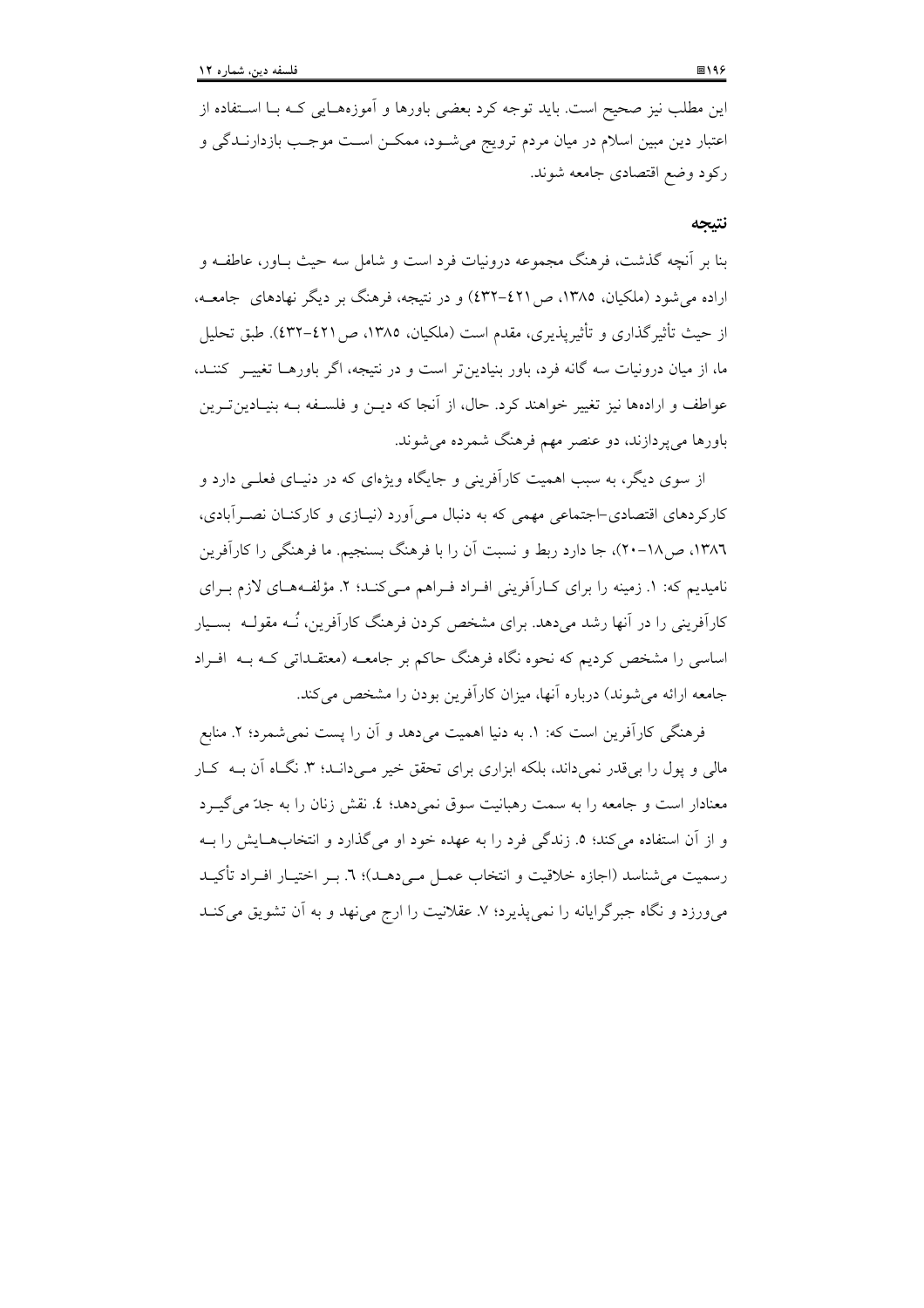و مخالف خرافهباوری است؛ ۹. تفکر انتقادی و پرسش گرانه را ارزشمند و حتـی ضـروری مىداند.

بعضی از این عناصر مستقیماً با حضور فلسفه در میان افراد جامعــه حاصــل مــیشــوند (مثل عقلانیت و تفکر انتقادی)، و بعضی نتیجه تــأثیر غیرمســتقیم فلســفه هســتند. در عــین یذیرش اهمیت بسیار والای دین (و ارزشها و فضایلی که می توان از قرآن کریم و روایات امامان آموخت، فضایلی که درست در راستای فرهنگ کارآفرین هستند) و قبول لزوم توجه به آموزههای دینی، به نظر می رسد که فرهنگ کارآفرین به فلسفه نیاز دارد؛ به این معنــا کــه هر قدر فلسفه و فلسفهورزي (تفكر عميق، تفكر دقيق، تفكر أزاد، تفكر انتقادى و شجاعت اندیشیدن<sup>'</sup>) در جامعه حضور واقعی و پررنگتری داشـته باشـد، زمینــههــای لازم بــرای «فرهنگ کارآفرین» بیشتر است و این بـه پرثمـر گشـتن و پـر بـرگ و بـار شـدن فرهنـگ کارآفرینی می(نجامد؛ زیرا: ۱. فلسفه مستقیماً بر مواردی مثل تفکر انتقـادی مــوثر اســت؛ ۲. حضور تفکر فلسفی در جامعه به فهم عقلانی دیــن منجـر مــیشــود، کــه در ایــن صــورت ارزشها و آموزههای دینی در راستای تقویت فرهنگ کارآفرین خواهند بود.

از سوی دیگر، دین که عنصر اساسی دیگر است، درباره هر یک از این موارد آموزههای بی شماری دارد که ما نمونهای از همگنی ارزشهای دینی و عناصر مهم فرهنگ کـارآفرین را نشان دادیم. حیث دیگری که جا دارد مد نظر قرار گیرد، این است که حضور فلســفه در جامعه به فهمی از دین می انجامد که به فرهنگ کارآفرین نزدیکتر است.

اگر در سیاست گذاریهای بلندمدت، به دنبال ایجاد و تقویت فرهنگ کارآفرین هستیم، بایسته است که به زمینهها و زیربناهـای آن توجـه کـافی داشـته باشـیم. ایــن سـخن بــدان معناست که از یکسو به فلسفه و فلسفهورزی در جامعه اهمیت دهیم، و از سوی دیگر، بــه

١. اين تعبير از كانت، فيلسوف آلماني قرن هجدهم است كه: شـجاعت انديشـيدن داشـته بـاش (بـار، ١٣٧٦،  $\sim$  0/- $\wedge$ 7).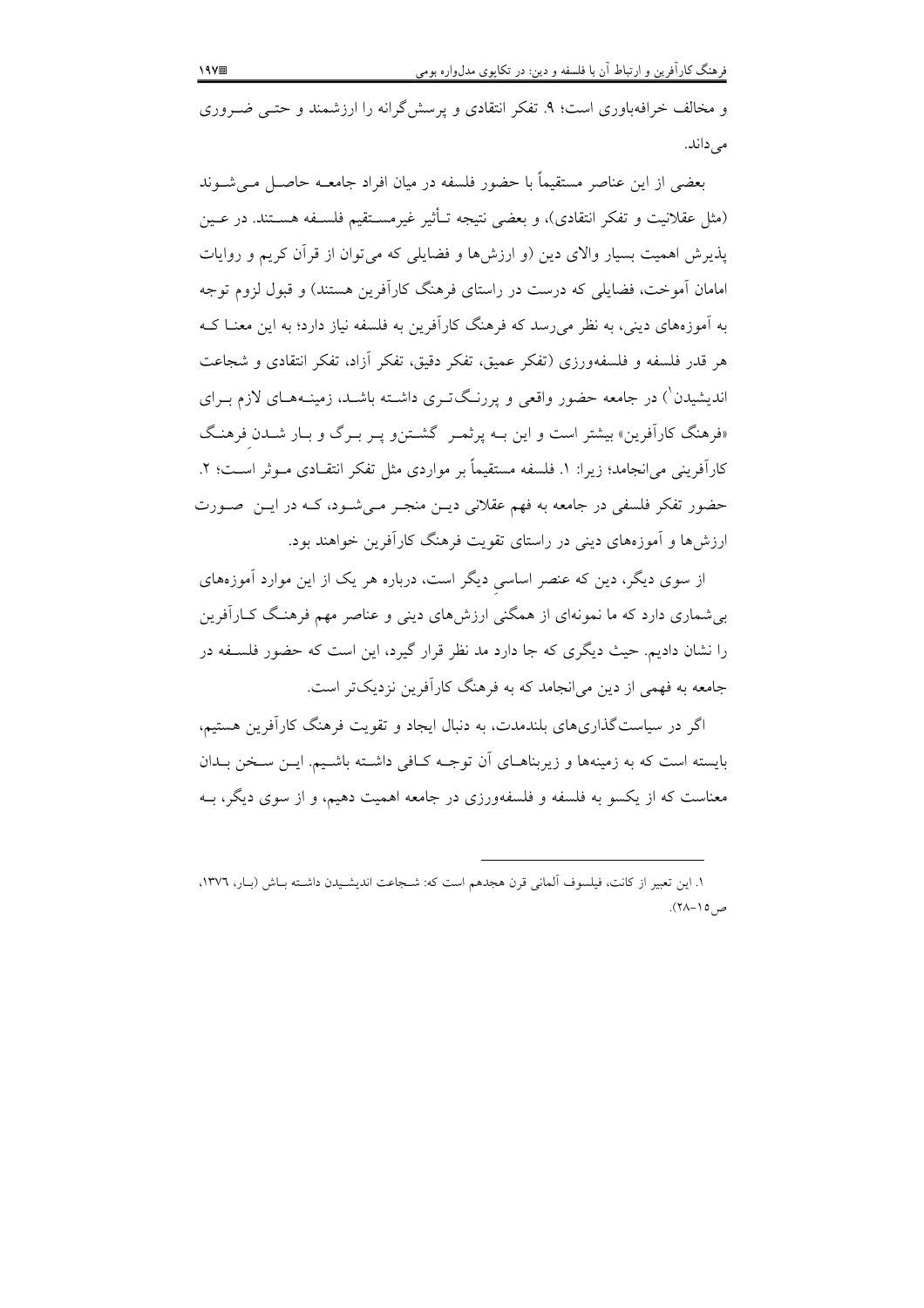دنبال فهمـی عقلانـی و درسـت از دیـن باشـیم؛ زیـرافهـم غیرعقلانـی از دیــن و تــرویج آخرتگرايي افراطي و كاهلي و …، افزون بر بيبهره بودن از حقيقت، به لحــاظ فرهنگــي و اقتصادی نیز ممکن است باعث أثار سوء شود.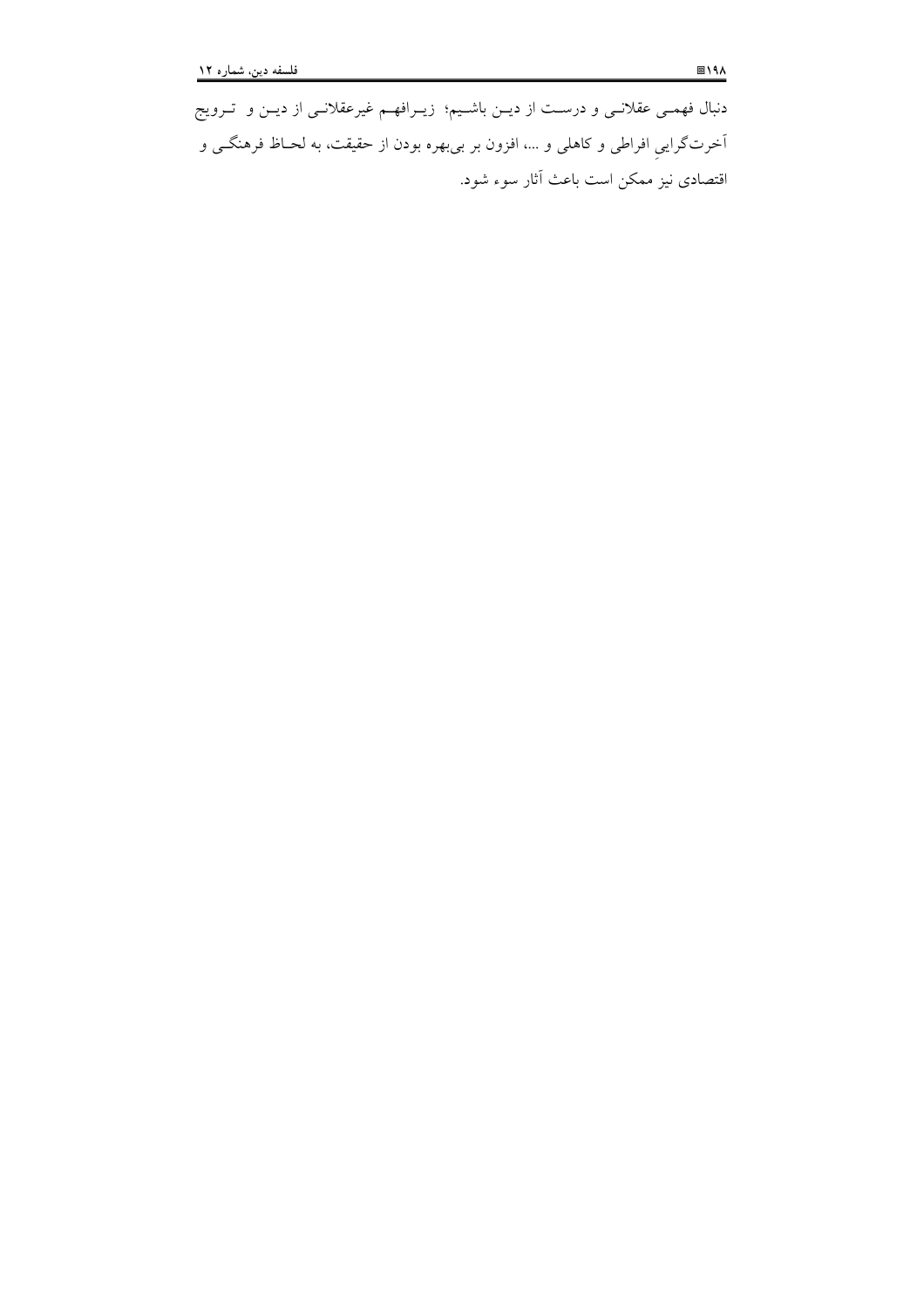## منابع و مأخذ

- ۱. ابطحی، سید حسـن و فتـاح شـریف(اده و حبیـب ابـراهیمپـور (۱۳۸۹)، *بررســی مفـاهیم،* نظریهها و مدلهای کارآفرینی اجتماعی و ارایه مدل مفهومی، مـدیریت فرهنگ سـازمانی، شماره بیست و یکم (بهار و تابستان)، صفحات ۸۷ - ۱۱۰.
- ۲. اسلامی، سید حسن (۱۳۸۳)، *اخلاق پروتستانی در صـد سـالگی، هفـتآسـمان،* فصـلنامه تخصصی ادیان و مذاهب، سال ششم (پاییز)، شماره بیست و سوم، صفحات ۱۱۹ – ۱۳٦.
	- ۳. آشوری، داریوش (۱۳۸۱)، **تعریفها و مفهوم فرهنگ**، تهران: آگه.
- ٤. الأمدى التميمي، عبدالواحد (١٣٦٠)، *غرر الحكم و درر الكلم*، ترجمه و شــرح فارســي أقــا جمال خوانساري، تحقيق مير جلال الدين محدّث ارموي، چاپ سوم، تهران: دانشگاه تهران.
- ۰. بار، ارهارد (۱۳۷۷)، *روشننگری چیست؟ نظریهها و تعریفها،* ترجمه سیروس آرین پور، چاپ دوم، تهران: آگه.
- ٦. بردلي، هريت (١٣٨٦)، *دگرگوني ساختارهاي اجتماعي: طبقه و جنسـيت،* ترجمـه محمـود متحد، تهران: آگه.
- جانسون، لزلي (١٣٧٨)، *منتقدان فرهنگ: از ماتيو آرنولد تا ريموند ويليامز*، تهران: طرح نو  $\mathsf{V}$
- ۸ جهانبگلو، رامین (١٣٧٤)، *مفهـوم فرهنـگ در آینـه جهـان امـروز*، مدرنیتـه، دموکراســی و روشنفكران، چاپ سوم، تهران: نشر مركز.
- ۹. حسین یور، ابوطالب و مسعود رضایی (۱۳۸۹)، بررسی نگرش *دانشجویان کشاورزی ب*ه كارآفريني، توسعه كارآفريني، سال سوم، شماره دهم (زمستان)، صفحات ١٣٥ - ١٥٣.
- ۱۰. دانای<sub>جا</sub>فرد، حسن (۱۳۸۸)، ر*وش شناسی تدوین خط*عشب*ی ملی کارآفرینی کشور: چـارچوبی مفهومی، توسعه کارآفرینی، سال دو*م، شماره ششم (زمستان)، صفحات ۱۲۵ – ۱۵۵.
- ۱۱. زاکرمن، فیل (۱۳۸٤)، *درآمدی بر جامعهشناسی دین*، ترجمه خشایار دیهیمی، تهـران: لــوح فكر .
- ۱۲. طباطبايي، سيد محمد حسين (١٣٧٤)، *ترجمـه تفسـير الميـزان،* ترجمـه سـيد محمـد بـاقر موسوى همداني، قم: دفتر انتشارات اسلامي جامعه مدرسين حوزه علميه قم.
	- ۱۳. فروزانفر، بدیع|لزمان (۱۳۷٦)، *احادیث و قصص مثنوی،* تهران: مؤسسه انتشارات امیرکبیر.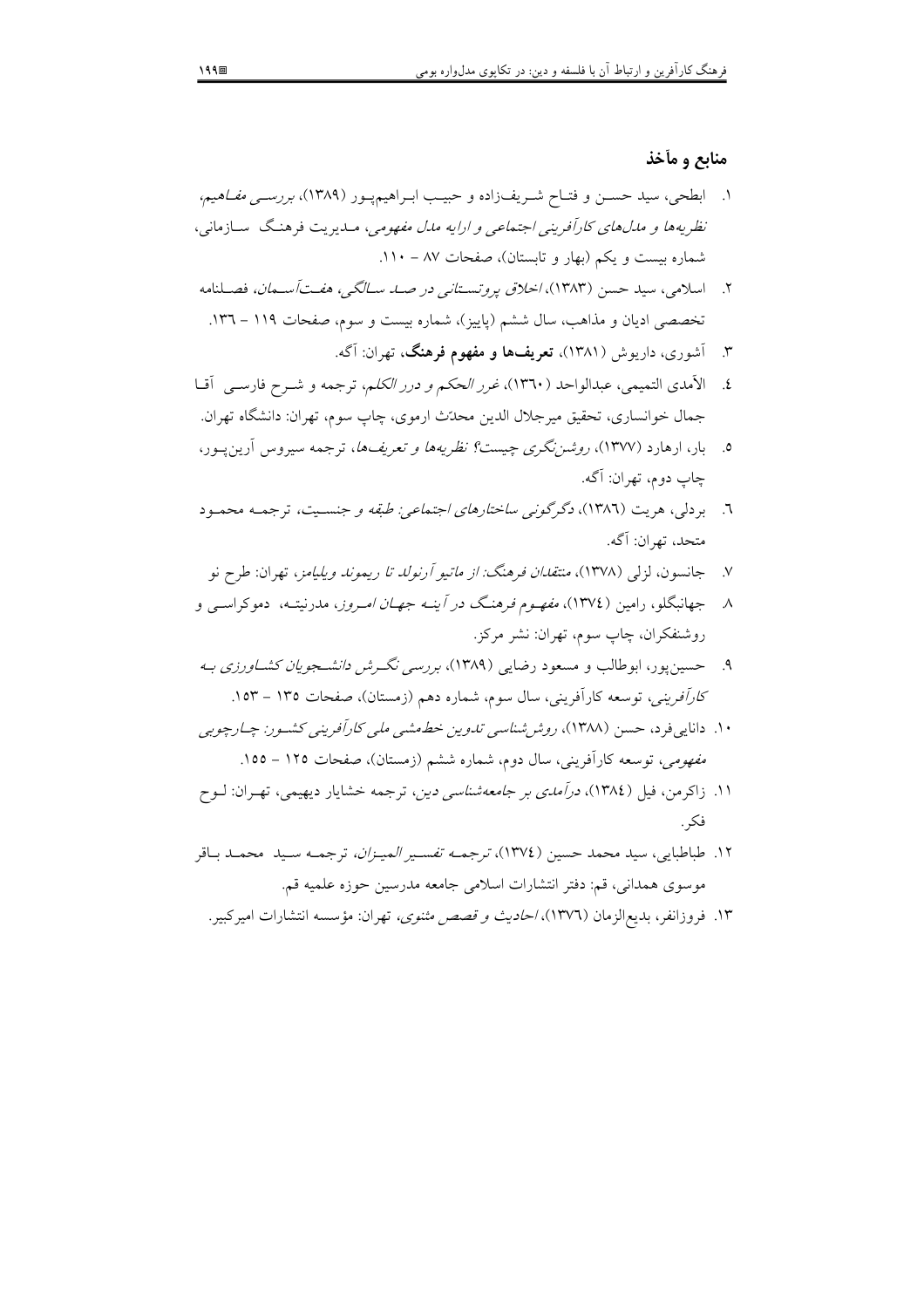آگاه.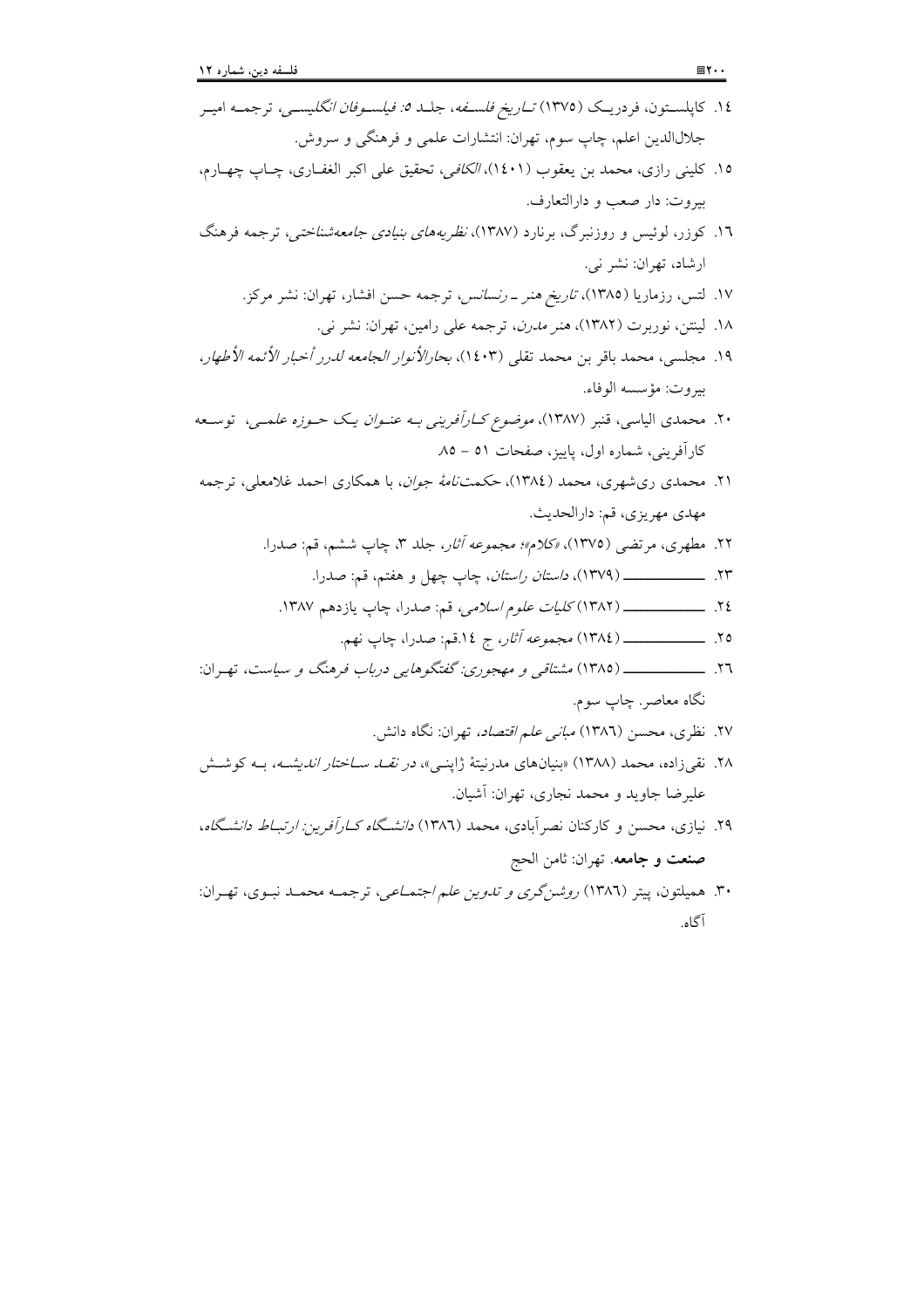۳۱. یادگار، نسیم و عباس بازرگان و نظامالدین فقیـه (۱۳۹۰) «فراینــد شــکل گیــری ابتکــارات كارآفرينان اجتماعي: الگويي برگرفته از نظريههاي برخاسته از دادههـا»، *توسـعهٔ كـارآفريني*، سال چهارم، شمارهٔ سیزدهم، صص ۷-۲۹.

- 32. Acs, Zohan J. & Audretsch, Oavid B, & Storm, Robert (2009) "Introduction: Why Entrepreneurship Matters?" in: Entrepreneurship, Growth, and Public Policy: Cambridge: Cambridge University Press.
- 33. Adair, John (2007), Decision Making and Problem Solving Strategies; London: Kogan Page.
- 34. Basu, Anuradha (without date) The interaction Between Culture and Entrepreneurship in London's Immigrant Businesses; In: ftp://ns1.ystp.ac.ir/ YSTP /3/E.../E-%20book/Entrepreneurship/29.PDF
- 35. Catwright, Roger (2002), The Entrepreneurial Individual; UK: Capston Publishing.
- 36. Craig, Edward (2005), The Shorter Routledge Encyclopedia of Philosophy; London: Routledge.
- 37. Gerard George & Shaker A. Zahra (2002), Culture and its consequences for entrepreneurship.(Entrepreneurship: Theory and Practice): http://www. entrepreneur.com/tradejournals/pub/4496.html
- 38. Hisrish, Robert & Peters, Mechael P. (2002), *Entrepreneurship*; London: McGraw-Hill Irwin.
- 39. Lawhead, William F. (1996), The Voyage of Discovery: A History of Western Philosophy; London: Wands worth.
- 40. Mair, J., Martí, I., (2006), Social entrepreneurship research: a source of explanation, prediction, and delight. Journal of World Business 41 (1), 36–44.
- 41. Abzari, Mehdi & Ali Safari (without date) The Role of Culture on Entrepreneurship Development (Case  $study:$  $Iran):$ ijm.cgpublisher.com/product/pub.28/prod.1049
- 42. Metcalf, H., Modood, T., & Virdee, S. (1996), Asian Self-Employment: The interaction of Culture and Economics in England, London: Policy Studies Institute.
- 43. Payne, Michael (ed.) (2000), A Dictionary of Cultural and Critical Theory, Malden, Massachusetts: Blackwell.
- 44. Rafiq, M. (1992), Ethnicity and enterprise: A comparison of Muslim and-Muslim owned Asian businesses in Britain. New Community, 19 (1), 43-60.
- 45. Schumpeter, J. A. (1934), The Theory of Economic Development. Translated by R. Opie from the second German edition [1926]. Cambridge: Harvard University Press.
- 46. Scruton, Roger (2005), 'Free Will' in: Philosophy: Principles and Problems; Routledge.
- 47. Smallbone, D., Fadahunsi, A., Supri, S., & Paddison, A. (1999), The Diversity of Ethnic Minority Enterprises. Paper presented at the RENT XIII, London, November 25-26.
- 48. Turner, Bryan S.(ed.) (2006), The Cambridge Dictionary of Sociology; Cambridge: Cambridge University Press.